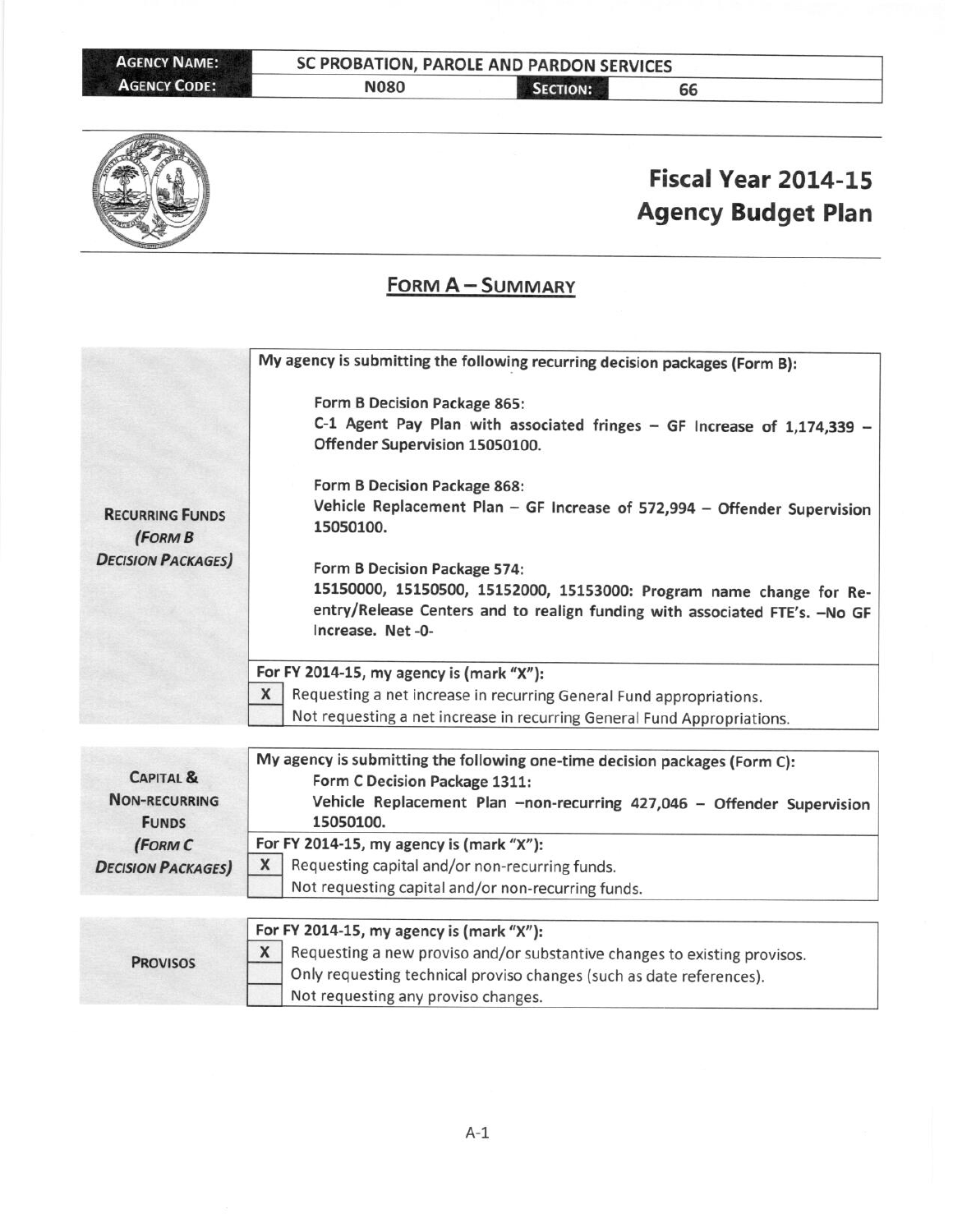| <b>AGENCY NAME:</b><br><b>AGENCY CODE:</b> | SC PROBATION, PAROLE AND PARDON SERVICES |          |    |  |
|--------------------------------------------|------------------------------------------|----------|----|--|
|                                            | N080                                     | SECTION: | 66 |  |

Please identify your agency's preferred contacts for this year's budget process.

|                           | <b>Name</b>                                                                | Phone          | Email                         |
|---------------------------|----------------------------------------------------------------------------|----------------|-------------------------------|
| <b>PRIMARY CONTACT:</b>   | Sonya T. Bookard<br><b>Deputy Director for Administration</b>              | (803) 734-9090 | SGarland@ppp.state.sc.us      |
| <b>SECONDARY CONTACT:</b> | Cheryl M. Thompson, Assistant<br><b>Deputy Director for Administration</b> | (803) 734-9238 | CThompson@ppp.state.sc<br>.us |
|                           |                                                                            |                |                               |

I have reviewed and approved the enclosed FY 2014-15 Agency Budget Plan, which is complete and accurate to the extent of my knowledge.

**AGENCY DIRECTOR** (SIGN/DATE): **AGENCY DIRECTOR** (TYPE/PRINT NAME):

om as Kela E. Thomas

This form must be signed by the department head - not a delegate.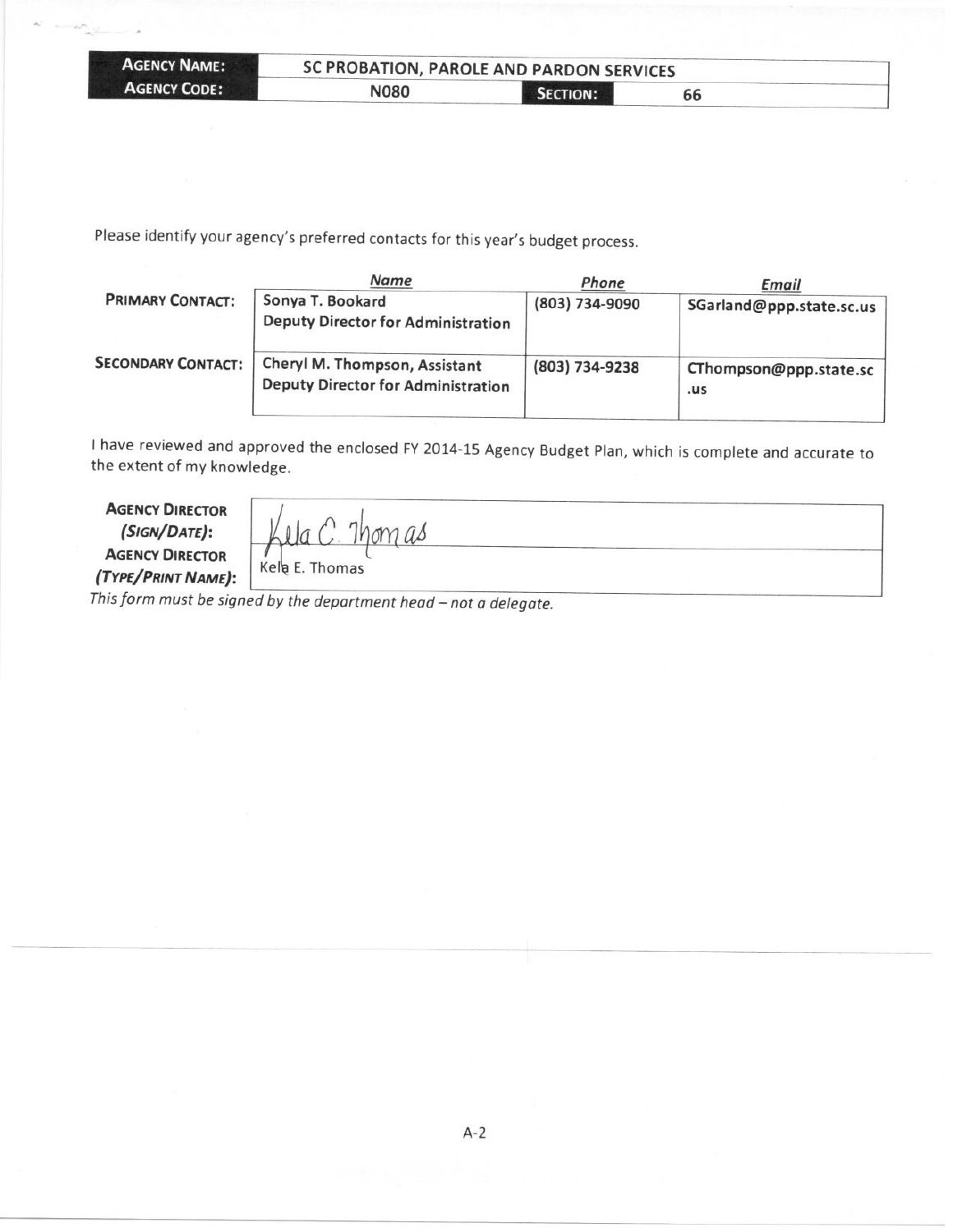| <b>AGENCY NAME:</b> |      |          | SC PROBATION, PAROLE AND PARDON SERVICES |  |
|---------------------|------|----------|------------------------------------------|--|
| <b>AGENCY CODE:</b> | N080 | SECTION: | 66                                       |  |

# **FORM B – PROGRAM REVISION REQUEST**

1st Request

| <b>DECISION PACKAGE</b>   | 865                                                                                                                                                                    |
|---------------------------|------------------------------------------------------------------------------------------------------------------------------------------------------------------------|
|                           | Provide the decision package number issued by the PBF system ("Governor's Request").                                                                                   |
| <b>TITLE</b>              | <b>C-1 Agent Pay Plan</b>                                                                                                                                              |
|                           | Provide a brief, descriptive title for this request.                                                                                                                   |
| <b>AMOUNT</b>             | 1,174,339                                                                                                                                                              |
|                           | What is the net change in requested appropriations for FY 2014-15? This amount should<br>correspond to the decision package's total in PBF across all funding sources. |
|                           | What state or federal statutory, regulatory, and/or administrative authority established<br>this program? Title 24, Chapter 21                                         |
| <b>ENABLING AUTHORITY</b> | Is this decision package prompted by the establishment of or a revision to that<br>authority? No                                                                       |

|                            |     | Mark "X" for all that apply:                                                            |
|----------------------------|-----|-----------------------------------------------------------------------------------------|
|                            | X   | Change in cost of providing current services to existing program audience.              |
|                            |     | Non-mandated change in eligibility / enrollment for existing program.                   |
| <b>FACTORS ASSOCIATED</b>  | X   | Change in case load / enrollment under existing program guidelines.                     |
| <b>WITH THE REQUEST</b>    |     | Non-mandated program change in service levels or areas.                                 |
|                            |     | Loss of federal or other external financial support for existing program.               |
|                            |     | Exhaustion of fund balances previously used to support program.                         |
|                            |     | Proposed establishment of a new program or initiative.                                  |
|                            |     |                                                                                         |
|                            |     | What individuals or entities would receive these funds (contractors, vendors, grantees, |
|                            |     | individual beneficiaries, etc.)? C-1 Agents                                             |
| <b>RECIPIENTS OF FUNDS</b> | . . |                                                                                         |

| <b>CIPIENTS OF FUNDS</b> | How would these funds be allocated – using an existing formula, through a competitive |
|--------------------------|---------------------------------------------------------------------------------------|
|                          | process, based upon predetermined eligibility criteria? Use of an existing formula.   |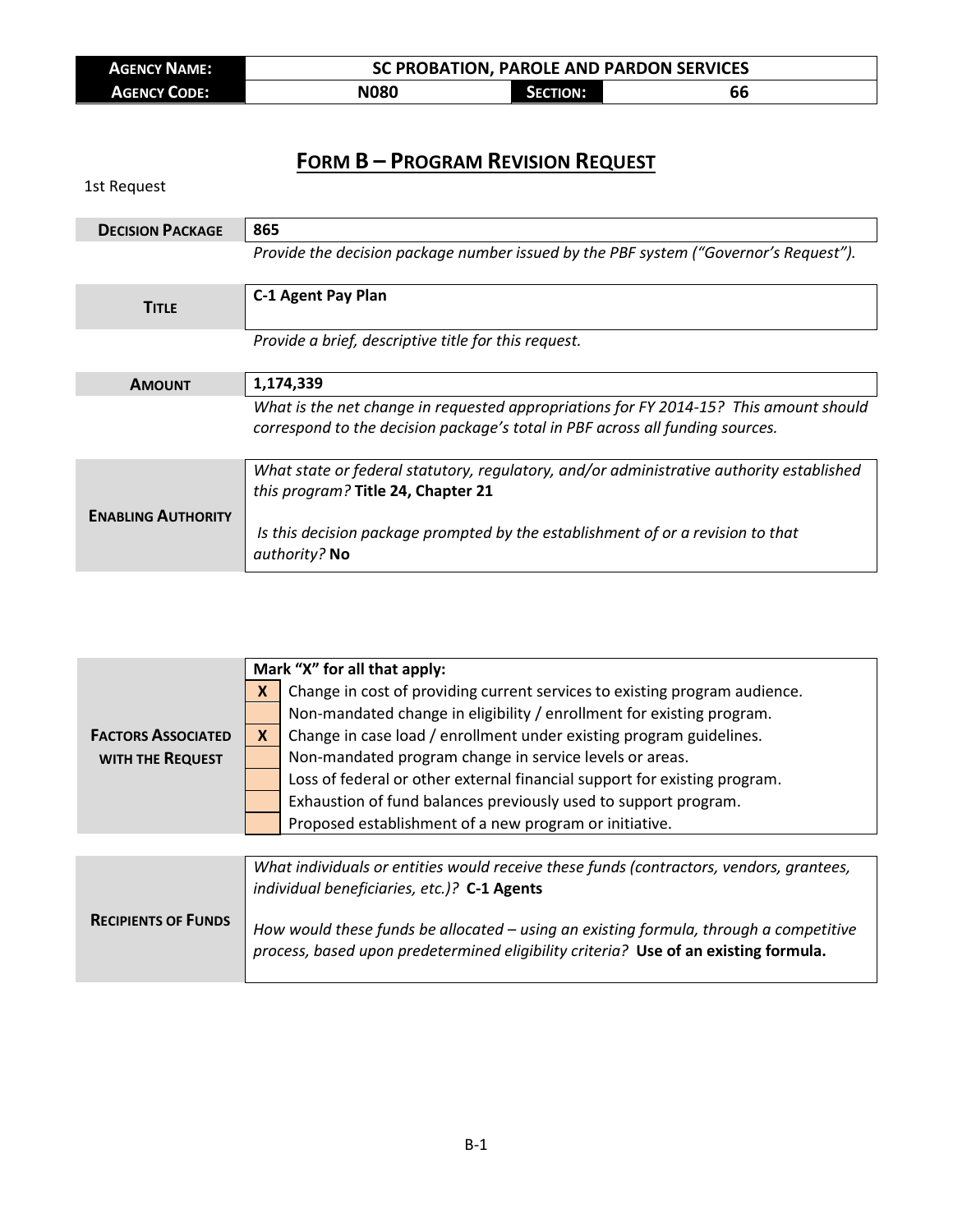| <b>AGENCY NAME:</b> |             |          | SC PROBATION, PAROLE AND PARDON SERVICES |  |
|---------------------|-------------|----------|------------------------------------------|--|
| <b>AGENCY CODE:</b> | <b>N080</b> | SECTION: | 66                                       |  |

| Is this decision package associated with other decision packages requested by your |
|------------------------------------------------------------------------------------|
| <b>RELATED REQUEST(S)</b> $\vert$ agency or other agencies this year? No           |
| Is it associated with a specific capital or non-recurring request? No              |

| <b>MATCHING FUNDS</b> | Would these funds be matched by federal, institutional, philanthropic, or other<br>resources? No |
|-----------------------|--------------------------------------------------------------------------------------------------|
|                       | If so, identify the source and amount. $N/A$                                                     |

|                                       | What other possible funding sources were considered? No other fund sources are<br>available.                                                                                |
|---------------------------------------|-----------------------------------------------------------------------------------------------------------------------------------------------------------------------------|
| <b>FUNDING</b><br><b>ALTERNATIVES</b> | Could this request be met in whole or in part with the use of other resources, including<br>fund balances? No. The fund balances have been allocated for existing projects. |
|                                       | If so, please comment on the sustainability of such an approach. $N/A$                                                                                                      |

|                | Provide a summary of the rationale for the decision package. PPP recognizes that like  |
|----------------|----------------------------------------------------------------------------------------|
|                | most state law enforcement agencies, retention of qualified staff is challenging with  |
|                | the vast availability of similar and usually higher wage employment opportunities at   |
|                | the local or federal level. The Department established a task force to conduct a       |
|                | national and state level review Agent duties, classifications, GAP analysis            |
|                | comparisons regarding other state level law enforcement (C1) certified personnel       |
|                | salaries, duties and pay plans. A sustainable pay plan for certified law enforcement   |
|                | staff is supported by the findings of the task force.                                  |
|                |                                                                                        |
| <b>SUMMARY</b> |                                                                                        |
|                |                                                                                        |
|                | Why has it been requested? How specifically would the requested funds be used?         |
|                | The Task Force findings and recommendations support the need for a sustainable         |
|                |                                                                                        |
|                | Agent Career Track pay plan to remain comparable with state law enforcement            |
|                | counterparts and to address / enhance Agent retention challenges.<br><b>The</b>        |
|                | implementation of the pay plan will provide milestone pay increases for law            |
|                | enforcement staff and provide an incentive for trained, seasoned Agents to remain      |
|                | with the State and serve as a solution for the Department's Agent retention challenge. |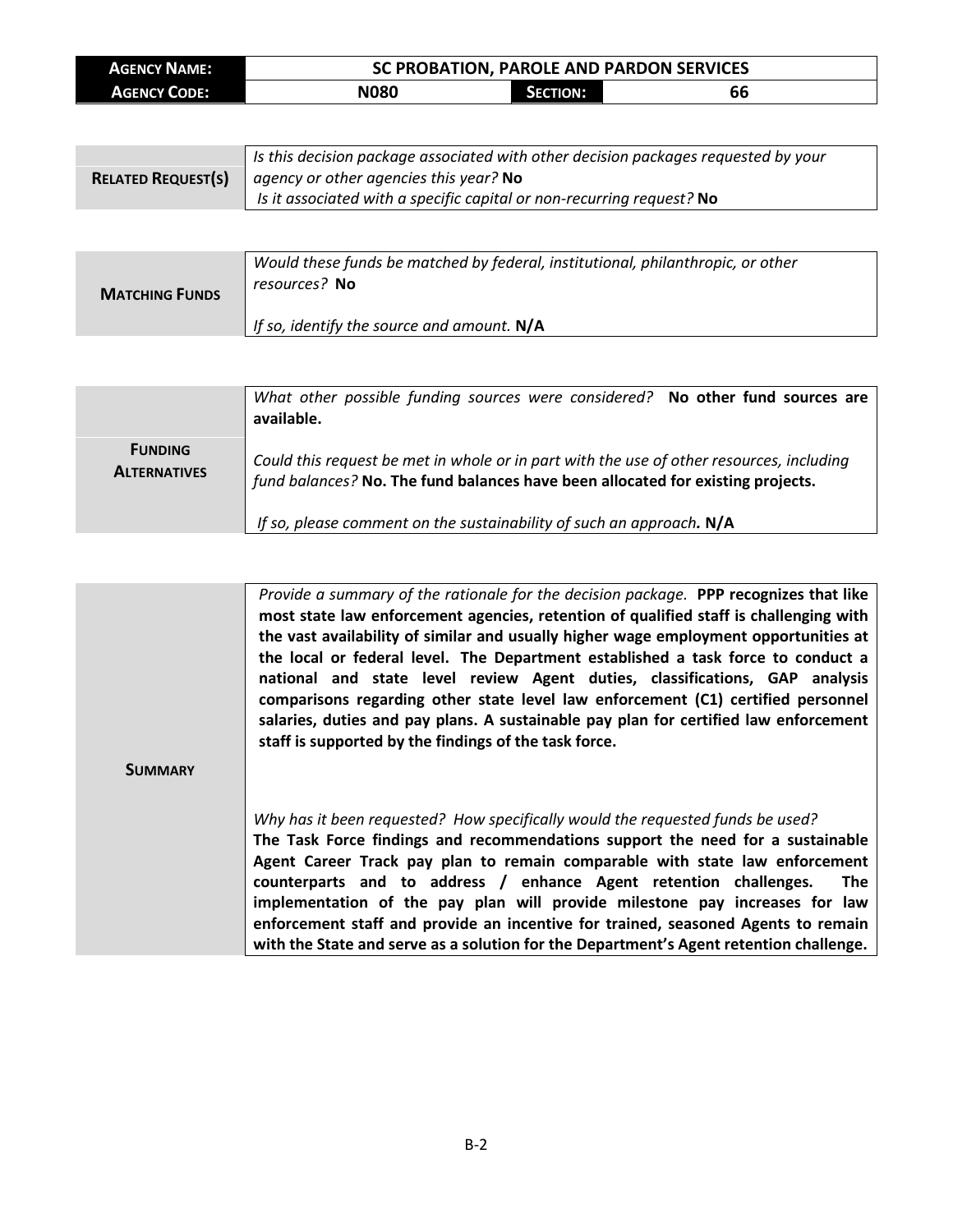| <b>AGENCY NAME:</b>                        |                                                                                                                                                                                                                                                                                           |                                   |                            |                                                                      | SC PROBATION, PAROLE AND PARDON SERVICES |                                                                                                                                                                                                                                                                                          |
|--------------------------------------------|-------------------------------------------------------------------------------------------------------------------------------------------------------------------------------------------------------------------------------------------------------------------------------------------|-----------------------------------|----------------------------|----------------------------------------------------------------------|------------------------------------------|------------------------------------------------------------------------------------------------------------------------------------------------------------------------------------------------------------------------------------------------------------------------------------------|
| <b>AGENCY CODE:</b>                        |                                                                                                                                                                                                                                                                                           | <b>N080</b><br><b>SECTION:</b>    |                            |                                                                      | 66                                       |                                                                                                                                                                                                                                                                                          |
| <b>METHOD OF</b><br><b>CALCULATIO</b><br>N | How was the amount of the request calculated?<br><b>Salaries \$845,000</b><br>Fringe \$329,339<br>*Total of 1,174,339<br>be required in order to perform the underlying work? The requested amount is fair and<br><b>Agent Base Salary</b><br><b>Milestone Date</b><br>18<br>5<br>7<br>10 | months<br>Years<br>Years<br>Years | \$<br>\$<br>\$<br>\$<br>\$ | 28,670<br><b>Pay Plan Amount</b><br>1,500<br>1,500<br>1,500<br>2,000 |                                          | What factors could cause deviations between the request and the amount that could ultimately<br>reasonable and will allow the Department to retain trained agents all with the C-1 status and<br>enhance the Department's ability to be competitive with other Law Enforcement agencies. |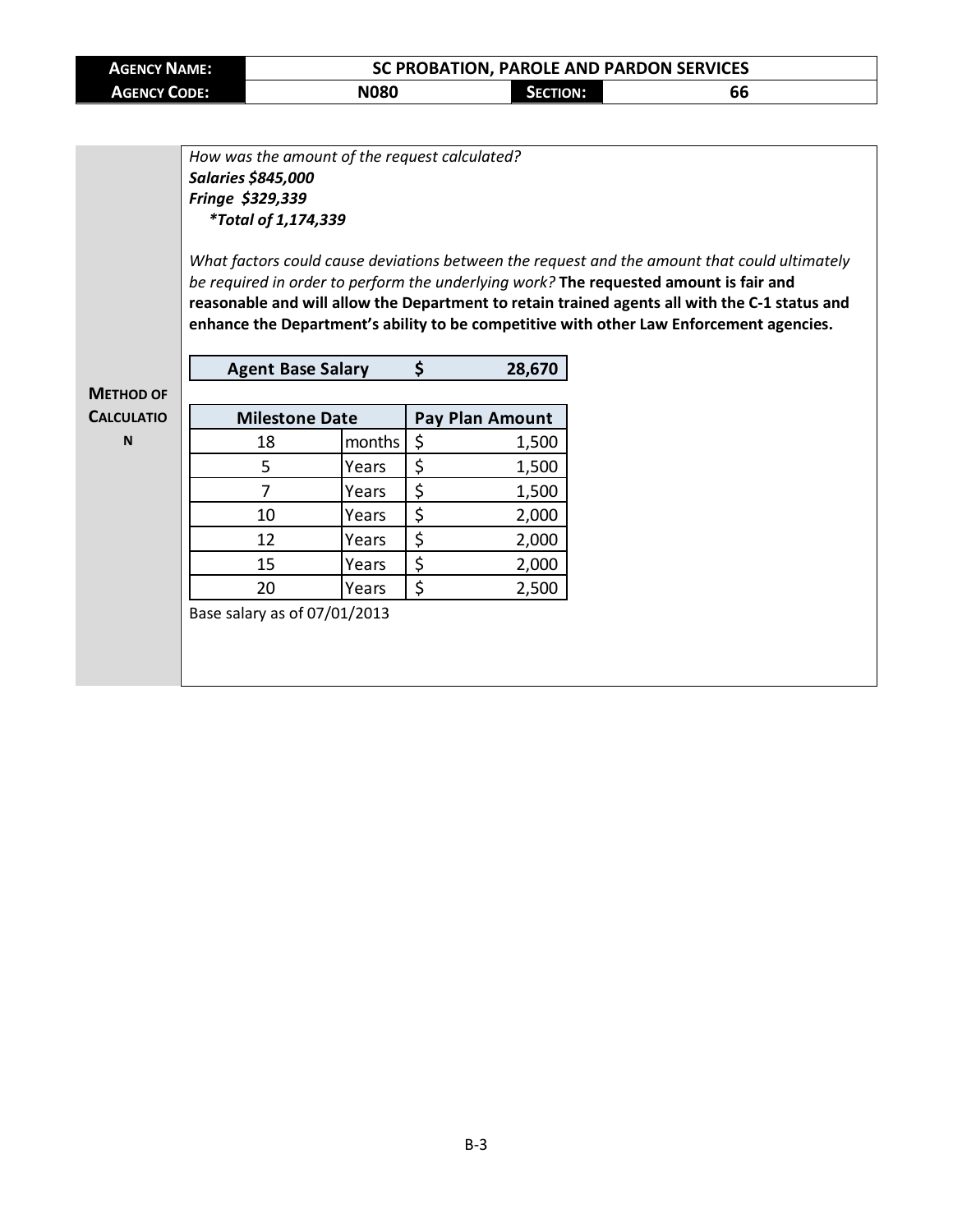| <b>AGENCY NAME:</b> | SC PROBATION, PAROLE AND PARDON SERVICES |                 |    |  |
|---------------------|------------------------------------------|-----------------|----|--|
| <b>AGENCY CODE:</b> | <b>N080</b>                              | <b>SECTION:</b> | 66 |  |

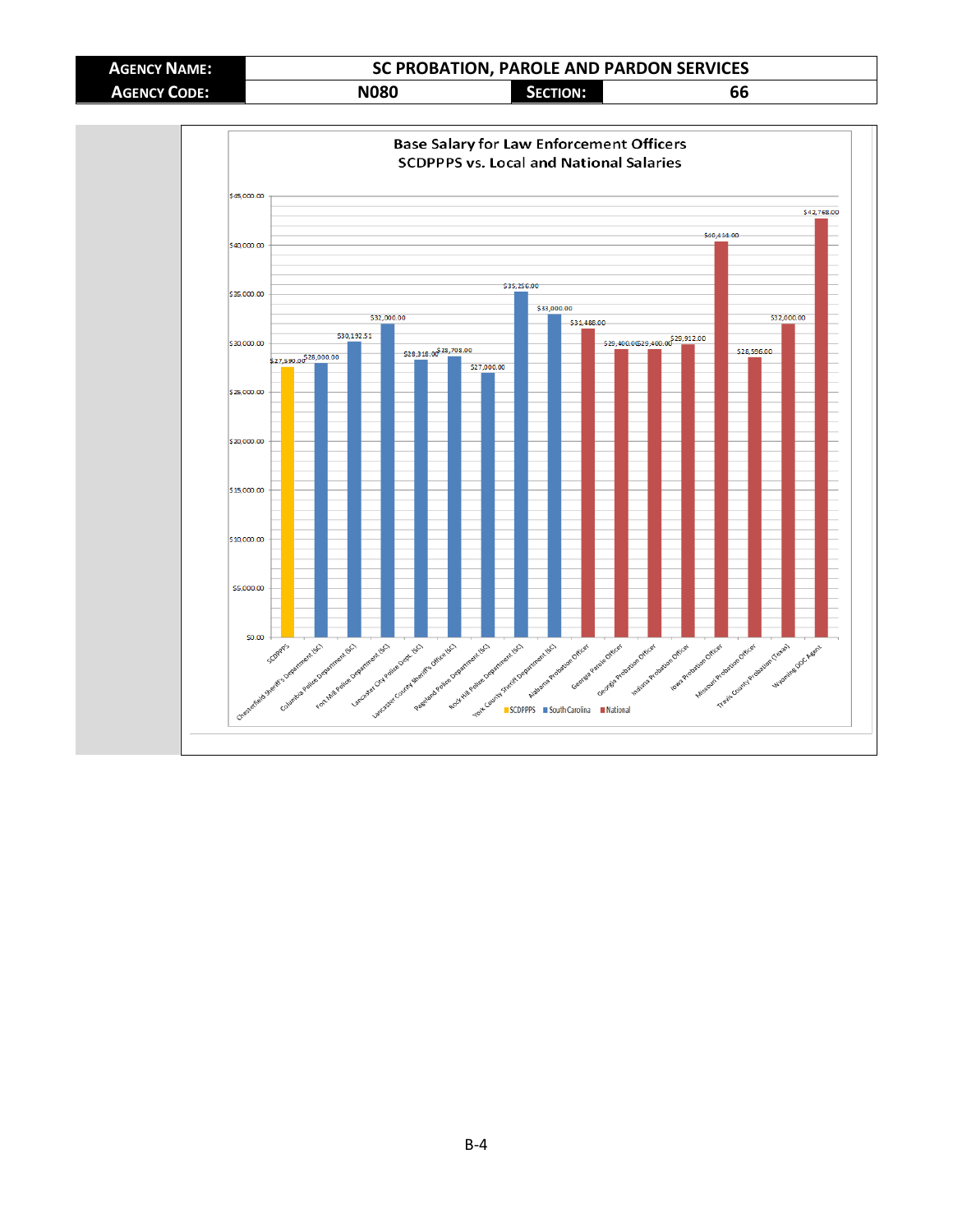| <b>AGENCY NAME:</b> | SC PROBATION, PAROLE AND PARDON SERVICES |                 |    |
|---------------------|------------------------------------------|-----------------|----|
| <b>AGENCY CODE:</b> | <b>N080</b>                              | <b>SECTION:</b> | 66 |

|                      | Will the state incur any maintenance-of-effort or other obligations by adopting this<br>decision package? No                                                                                             |
|----------------------|----------------------------------------------------------------------------------------------------------------------------------------------------------------------------------------------------------|
| <b>FUTURE IMPACT</b> | What impact will there be on future capital and/or operating budgets if this request is or<br>is not honored? $N/A$<br>Has a source of any such funds been identified and/or obtained by your agency? No |
|                      |                                                                                                                                                                                                          |

|                       | If no or insufficient new funds are available in order to meet this need, how would the<br>agency prefer to proceed?          |
|-----------------------|-------------------------------------------------------------------------------------------------------------------------------|
| <b>PRIORITIZATION</b> | By using fund balances, generating new revenue, cutting other programs, or deferring<br>action on this request in FY 2014-15? |
|                       | The Department will halt the Agent Pay plan due to inadequate funding.                                                        |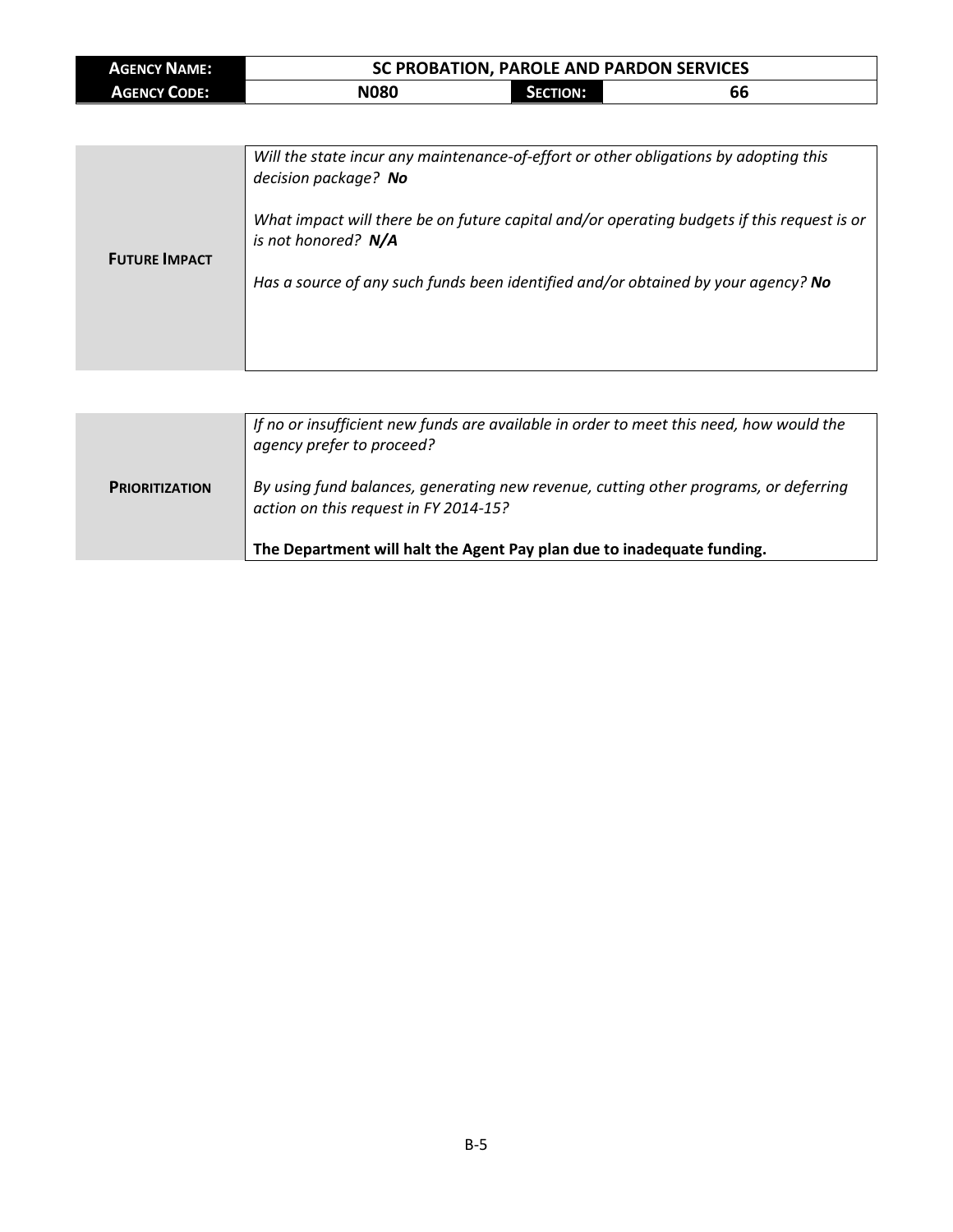| <b>AGENCY NAME:</b> | SC PROBATION, PAROLE AND PARDON SERVICES |                 |    |  |
|---------------------|------------------------------------------|-----------------|----|--|
| <b>AGENCY CODE:</b> | N080                                     | <b>SECTION:</b> | 66 |  |

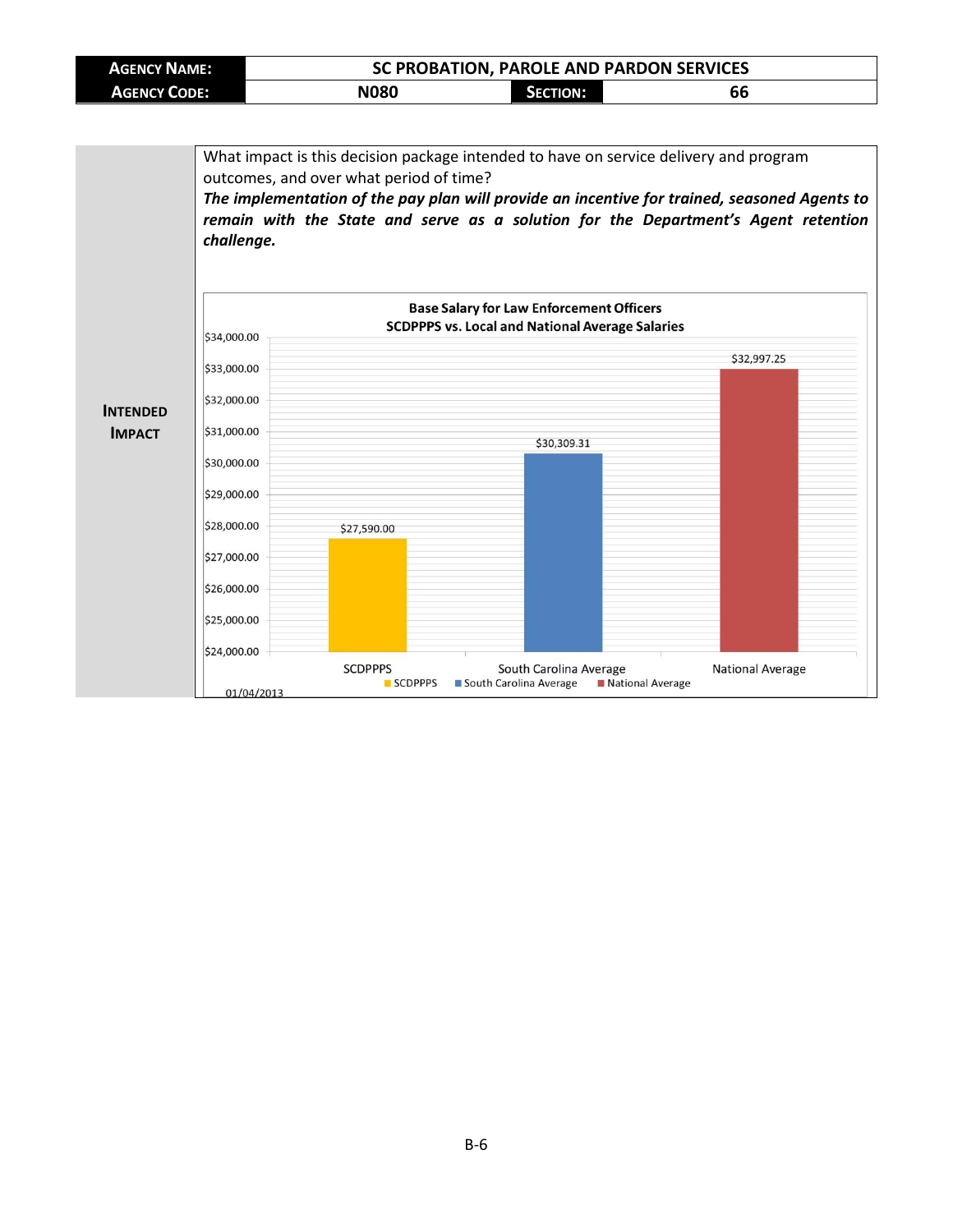| <b>AGENCY NAME:</b> | SC PROBATION, PAROLE AND PARDON SERVICES |          |    |  |
|---------------------|------------------------------------------|----------|----|--|
| <b>AGENCY CODE:</b> | N080                                     | Section: | 66 |  |

*How would the use of these funds be evaluated*? **The Department will conduct an on-going assessment of recruitment and retention strategies to determine short / long term impact.**

*What specific outcome or performance measures would be used to assess the effectiveness of this program?* **The Department will measure pre and post implementation retention rates, monitor frequency and range of retention improvements and survey staff to assess impact on retention.**

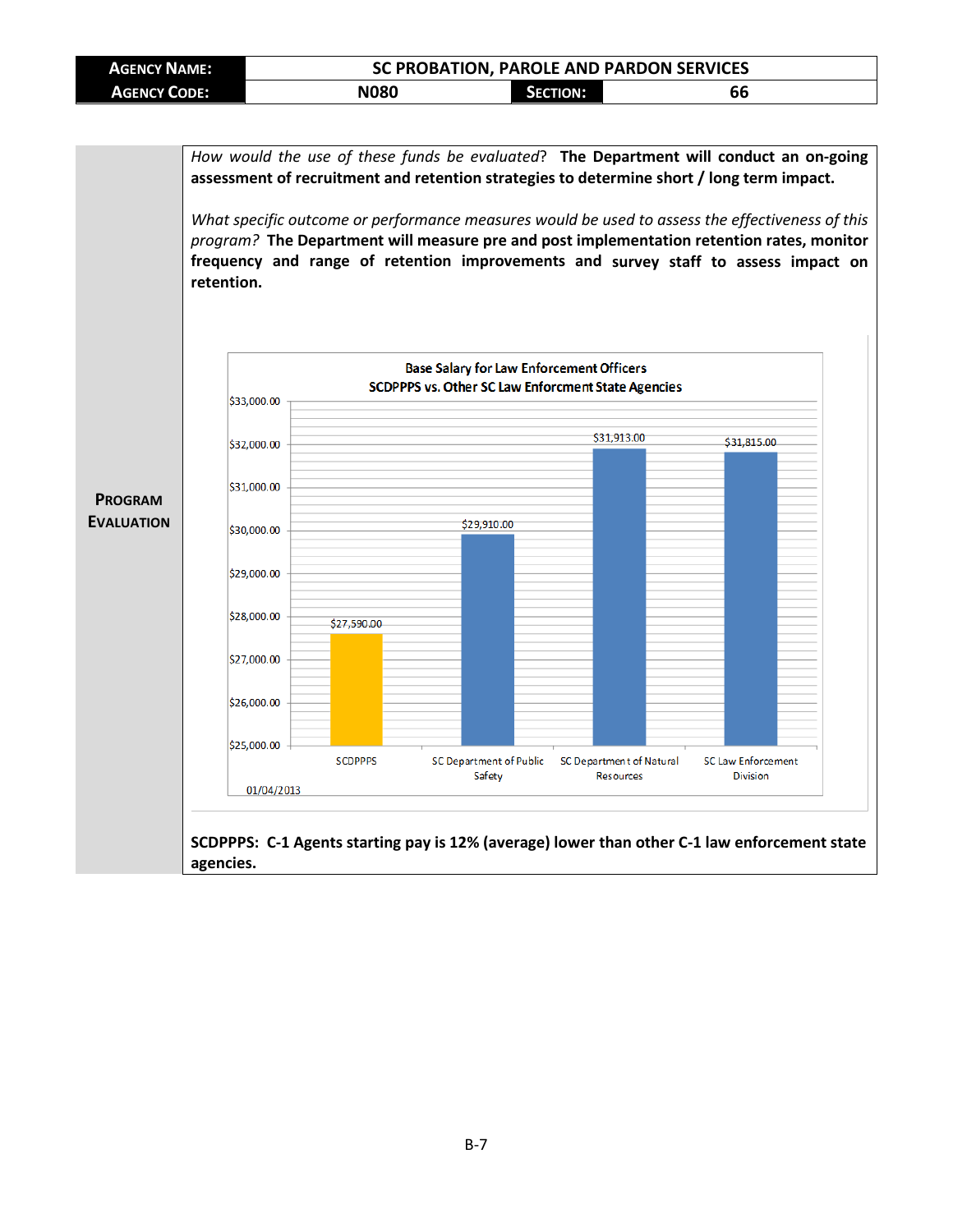| <b>AGENCY NAME:</b> | SC PROBATION, PAROLE AND PARDON SERVICES |                 |    |  |
|---------------------|------------------------------------------|-----------------|----|--|
| <b>AGENCY CODE:</b> | N080                                     | <b>SECTION:</b> | 66 |  |

# **FORM B – PROGRAM REVISION REQUEST**

# 2<sup>nd</sup> Request

| <b>DECISION PACKAGE</b>   | 868                                                                                                                                                                    |
|---------------------------|------------------------------------------------------------------------------------------------------------------------------------------------------------------------|
|                           | Provide the decision package number issued by the PBF system ("Governor's Request").                                                                                   |
| <b>TITLE</b>              | <b>Agency Vehicle Replacement Plan</b>                                                                                                                                 |
|                           | Provide a brief, descriptive title for this request.                                                                                                                   |
| <b>AMOUNT</b>             | 572,994                                                                                                                                                                |
|                           | What is the net change in requested appropriations for FY 2014-15? This amount should<br>correspond to the decision package's total in PBF across all funding sources. |
|                           | What state or federal statutory, regulatory, and/or administrative authority established<br>this program? Title 24, Chapter 21                                         |
| <b>ENABLING AUTHORITY</b> | Is this decision package prompted by the establishment of or a revision to that<br>authority? No                                                                       |

|                           |   | Mark "X" for all that apply:                                                          |
|---------------------------|---|---------------------------------------------------------------------------------------|
|                           | X | Change in cost of providing current services to existing program audience.            |
|                           |   | Non-mandated change in eligibility / enrollment for existing program.                 |
| <b>FACTORS ASSOCIATED</b> |   | Change in case load / enrollment under existing program guidelines.                   |
| WITH THE REQUEST          |   | Non-mandated program change in service levels or areas.                               |
|                           |   | Loss of federal or other external financial support for existing program.             |
|                           |   | Exhaustion of fund balances previously used to support program.                       |
|                           |   | Proposed establishment of a new program or initiative.                                |
|                           |   |                                                                                       |
|                           |   | What individuals ar optities would resoive these funds (contractors, vendors, grappes |

|                            | What individuals or entities would receive these funds (contractors, vendors, grantees,<br>individual beneficiaries, etc.)? Vendors                              |
|----------------------------|------------------------------------------------------------------------------------------------------------------------------------------------------------------|
| <b>RECIPIENTS OF FUNDS</b> |                                                                                                                                                                  |
|                            | How would these funds be allocated – using an existing formula, through a competitive<br>process, based upon predetermined eligibility criteria? State contract. |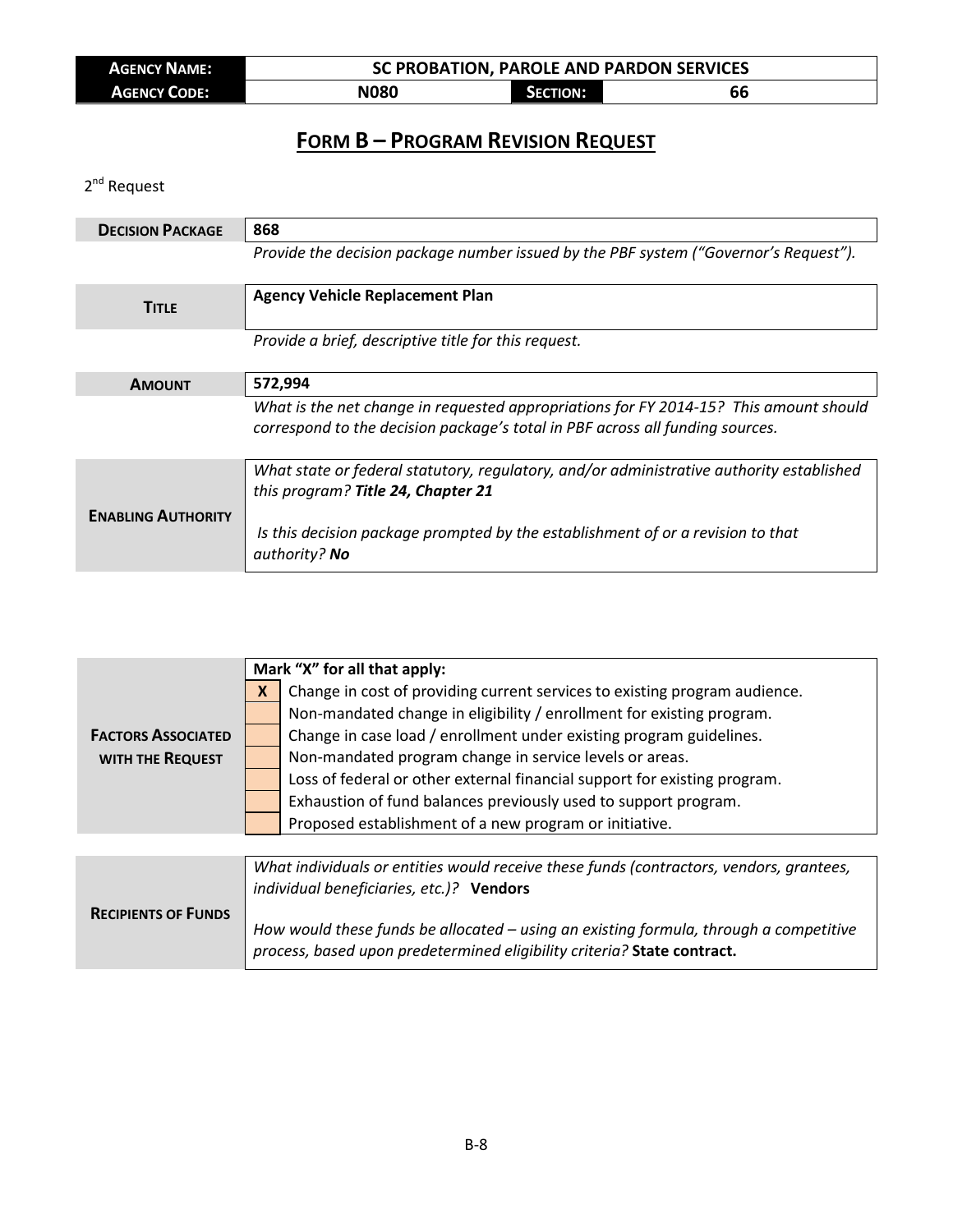| <b>AGENCY NAME:</b>       | SC PROBATION, PAROLE AND PARDON SERVICES                                           |                 |    |  |  |
|---------------------------|------------------------------------------------------------------------------------|-----------------|----|--|--|
| <b>AGENCY CODE:</b>       | <b>N080</b>                                                                        | <b>SECTION:</b> | 66 |  |  |
|                           |                                                                                    |                 |    |  |  |
|                           |                                                                                    |                 |    |  |  |
|                           | Is this decision package associated with other decision packages requested by your |                 |    |  |  |
|                           | agency or other agencies this year? Yes                                            |                 |    |  |  |
| <b>RELATED REQUEST(S)</b> |                                                                                    |                 |    |  |  |

|                                                  | <b>Non-Recurring Appropriation Request</b>                                                         |
|--------------------------------------------------|----------------------------------------------------------------------------------------------------|
| $\sim$ $\sim$ $\sim$ $\sim$ $\sim$ $\sim$ $\sim$ | Is it associated with a specific capital or non-recurring request? <b>Yes, form C</b> – Capital or |

| <b>MATCHING FUNDS</b> | Would these funds be matched by federal, institutional, philanthropic, or other<br>resources? <b>No</b> |
|-----------------------|---------------------------------------------------------------------------------------------------------|
|                       | If so, identify the source and amount. $N/A$                                                            |

|                     | What other possible funding sources were considered? Could this request be met in<br>whole or in part with the use of other resources, including fund balances? If so, please<br>comment on the sustainability of such an approach.<br>The Departments other fund sources were evaluated and carry forward funds will |
|---------------------|-----------------------------------------------------------------------------------------------------------------------------------------------------------------------------------------------------------------------------------------------------------------------------------------------------------------------|
|                     | sustain recurring costs associated with the following:                                                                                                                                                                                                                                                                |
| <b>FUNDING</b>      | • Cost of the FY 2013 non-funded COLA and Health Plan paid from other non-                                                                                                                                                                                                                                            |
| <b>ALTERNATIVES</b> | appropriated funds;                                                                                                                                                                                                                                                                                                   |
|                     | • Cost of the FY 2013 non-funded COLA for C-1 Agents paid from other non-<br>appropriated funds.                                                                                                                                                                                                                      |
|                     | Cost to enhance IT Infrastructure, including security<br>$\bullet$                                                                                                                                                                                                                                                    |
|                     | Agency wide projects to include the Parole Automation System, Violations and<br>$\bullet$<br>Incentives Matrix, and the Re-Entry Centers.                                                                                                                                                                             |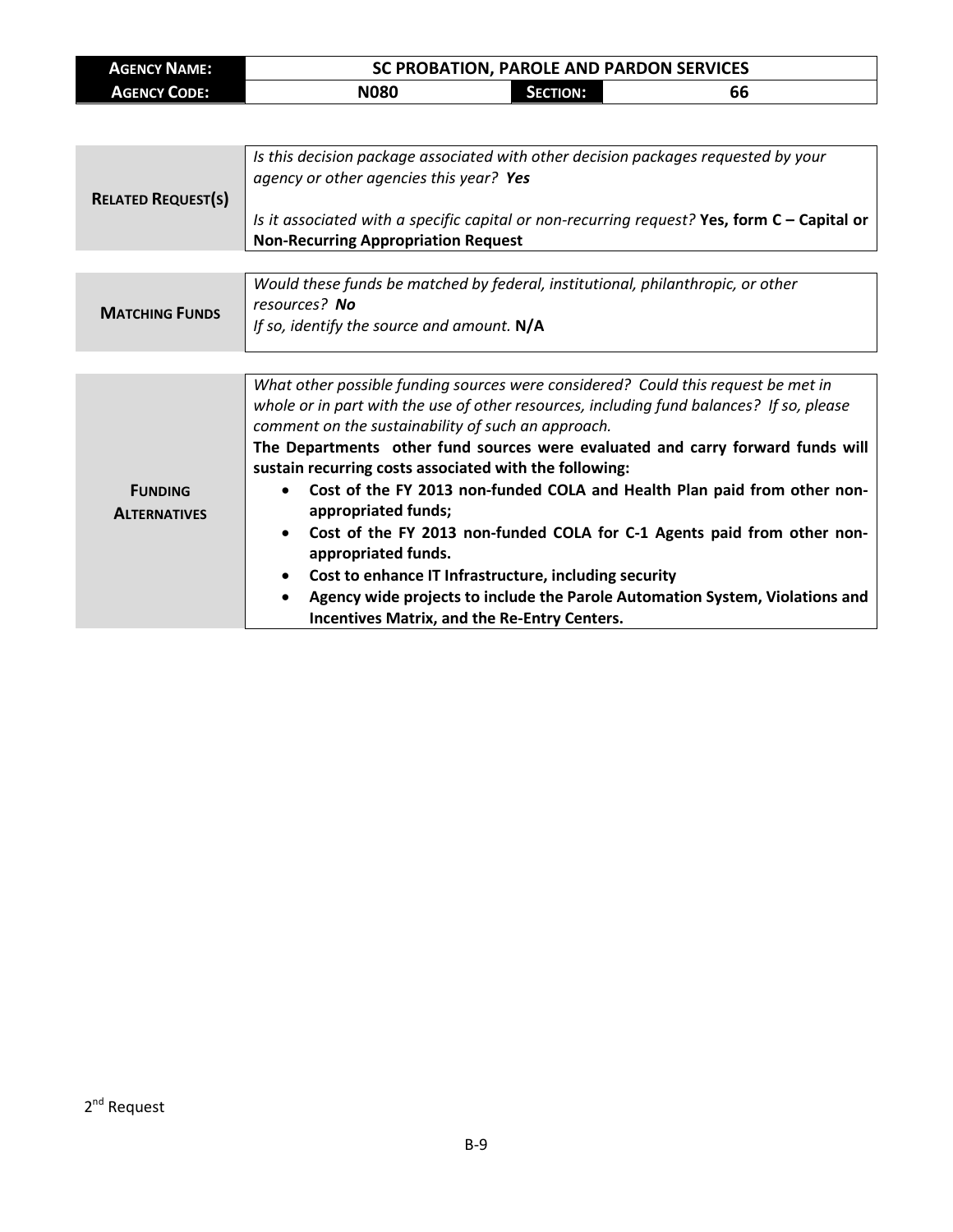|                | <b>AGENCY NAME:</b>                                                                     |                |                    | SC PROBATION, PAROLE AND PARDON SERVICES                                                                                                                                                                                                                                                |                      |               |                 |                |               |                         |                |
|----------------|-----------------------------------------------------------------------------------------|----------------|--------------------|-----------------------------------------------------------------------------------------------------------------------------------------------------------------------------------------------------------------------------------------------------------------------------------------|----------------------|---------------|-----------------|----------------|---------------|-------------------------|----------------|
|                | <b>AGENCY CODE:</b>                                                                     | <b>N080</b>    |                    |                                                                                                                                                                                                                                                                                         | <b>SECTION:</b>      |               |                 |                | 66            |                         |                |
|                |                                                                                         |                |                    |                                                                                                                                                                                                                                                                                         |                      |               |                 |                |               |                         |                |
|                | <b>SCDPPPS</b>                                                                          |                |                    | *The financials listed outline the cost of replacing 40 vehicles in year 1 and then supporting 20 replacements<br>every year thereafter. The estimate ends at year 3 because we anticipate an increase in vehicles and the cost<br>to outfit a law enforcement automobile in year 2016. |                      |               |                 |                |               |                         |                |
|                | <b>Vehicle Fleet Information</b>                                                        |                |                    |                                                                                                                                                                                                                                                                                         |                      |               |                 |                |               |                         |                |
|                | <b>Revised September 4, 2013</b>                                                        |                |                    |                                                                                                                                                                                                                                                                                         |                      |               |                 |                |               |                         |                |
|                |                                                                                         |                |                    |                                                                                                                                                                                                                                                                                         |                      |               |                 |                |               |                         |                |
|                | Leased:                                                                                 |                |                    |                                                                                                                                                                                                                                                                                         |                      |               |                 |                |               |                         |                |
|                | <b>Type</b>                                                                             | <b>Number</b>  |                    |                                                                                                                                                                                                                                                                                         |                      |               |                 |                |               |                         |                |
|                | Sedan, Full Size-Crown                                                                  | 63             |                    |                                                                                                                                                                                                                                                                                         |                      |               |                 |                |               |                         |                |
|                | Sedan, Midsize-Stratus/Charger                                                          | 58             |                    |                                                                                                                                                                                                                                                                                         |                      |               |                 |                |               |                         |                |
|                | Sedan, compact                                                                          | $\mathbf{1}$   |                    |                                                                                                                                                                                                                                                                                         |                      |               |                 |                |               |                         |                |
|                | Utility, Mid-Size 4x4                                                                   | 13             |                    |                                                                                                                                                                                                                                                                                         |                      |               |                 |                |               |                         |                |
|                | Van, Mini Passenger                                                                     | 5              |                    |                                                                                                                                                                                                                                                                                         |                      |               |                 |                |               |                         |                |
|                | 15-passenger                                                                            | $\overline{a}$ |                    |                                                                                                                                                                                                                                                                                         |                      |               |                 |                |               |                         |                |
|                | <b>Total Leased Vehicles</b>                                                            | 142            |                    |                                                                                                                                                                                                                                                                                         |                      |               |                 |                |               |                         |                |
|                | Owned:                                                                                  |                |                    |                                                                                                                                                                                                                                                                                         |                      |               |                 |                |               |                         |                |
|                | <b>Type</b>                                                                             | <b>Number</b>  |                    |                                                                                                                                                                                                                                                                                         |                      |               |                 |                |               |                         |                |
|                | Sedan, Full Size-Crown                                                                  | 17             |                    |                                                                                                                                                                                                                                                                                         |                      |               |                 |                |               |                         |                |
|                | Utility, Tahoe                                                                          | 20             |                    |                                                                                                                                                                                                                                                                                         |                      |               |                 |                |               |                         |                |
| <b>SUMMARY</b> | <b>Total Owned Vehicles</b>                                                             | 37             |                    |                                                                                                                                                                                                                                                                                         |                      |               |                 |                |               |                         |                |
|                |                                                                                         |                |                    | Year One                                                                                                                                                                                                                                                                                |                      |               | <b>Year Two</b> |                |               | <b>Year Three</b>       |                |
|                | <b>Cost to Replace Fleet (Leased)</b>                                                   | Avg. Cost      |                    | <b>Number</b>                                                                                                                                                                                                                                                                           | Cost                 | <b>Number</b> |                 | Cost           | <b>Number</b> |                         | Cost           |
|                | Sedan, Mid-Size - Charger                                                               | \$             | 26,000.00          | 30                                                                                                                                                                                                                                                                                      | \$<br>780,000.00     | 15            | \$              | 390,000.00     | 15            | \$                      | 390,000.00     |
|                | <b>Utility-Tahoe</b>                                                                    | \$             | 22,000.00          | 10                                                                                                                                                                                                                                                                                      | \$<br>220.000.00     | 5             | \$              | 110.000.00     | 5             | \$                      | 110.000.00     |
|                | Mini Van                                                                                | \$             | 17,150.00          | 0                                                                                                                                                                                                                                                                                       | \$                   | 0             | \$              |                | 0             | \$                      |                |
|                | 15-Passenger                                                                            | \$             | 23,000.00          | 0                                                                                                                                                                                                                                                                                       | \$<br>$\blacksquare$ | 0             | \$              | $\blacksquare$ | 0             | \$                      | $\blacksquare$ |
|                | Sedan, Compact                                                                          | \$             | 16,000.00          | 0                                                                                                                                                                                                                                                                                       | \$                   | 0             | \$              |                | $\mathbf 0$   | \$                      |                |
|                | <b>Total Vehicles Replaced/Cost</b>                                                     |                |                    | 40                                                                                                                                                                                                                                                                                      | \$<br>1,000,000.00   | 20            | $\mathbf{s}$    | 500,000.00     | 20            | $\overline{\mathbf{s}}$ | 500,000.00     |
|                | Cost to Outfit Vehicle LE Package                                                       | \$             | 3,649.70           | 40                                                                                                                                                                                                                                                                                      | \$<br>145,988.00     | 20            | \$              | 72,994.00      | 20            | \$                      | 72,994.00      |
|                | <b>Total Replacement Cost Per Year</b>                                                  |                |                    | S                                                                                                                                                                                                                                                                                       | 1,000,040.00         |               |                 | 572,994.00     | -S            |                         | 572,994.00     |
|                |                                                                                         |                |                    |                                                                                                                                                                                                                                                                                         |                      |               |                 |                | Year 1-3 Cost | S.                      | 2,146,028.00   |
|                | Cost to Outfit Vehicles (Leased/Owned)                                                  | Cost           |                    |                                                                                                                                                                                                                                                                                         |                      |               |                 |                |               |                         |                |
|                |                                                                                         |                | 1,029.70           |                                                                                                                                                                                                                                                                                         |                      |               |                 |                |               |                         |                |
|                |                                                                                         |                |                    |                                                                                                                                                                                                                                                                                         |                      |               |                 |                |               |                         |                |
|                | <b>Blue Light Package</b><br><b>XTVA Radio</b>                                          | \$<br>\$       |                    |                                                                                                                                                                                                                                                                                         |                      |               |                 |                |               |                         |                |
|                |                                                                                         | \$             | 1,745.00<br>515.00 |                                                                                                                                                                                                                                                                                         |                      |               |                 |                |               |                         |                |
|                | Cage<br>Installation                                                                    | \$             | 360.00             |                                                                                                                                                                                                                                                                                         |                      |               |                 |                |               |                         |                |
|                | <b>Total Cost to Outfit a Vehicle</b>                                                   | Ś.             | 3,649.70           |                                                                                                                                                                                                                                                                                         |                      |               |                 |                |               |                         |                |
|                |                                                                                         |                |                    |                                                                                                                                                                                                                                                                                         |                      |               |                 |                |               |                         |                |
|                | Cost to Lease-State Fleet (Includes Gas, Maintenance and Repairs)<br><b>Fiscal Year</b> | 2011           |                    | 2012                                                                                                                                                                                                                                                                                    | 2013                 |               |                 |                |               |                         |                |

*Provide a summary of the rationale for the decision package. Why has it been requested? How specifically would the requested funds be used?*

| <b>METHOD OF CALCULATION</b> | How was the amount of the request calculated? See summary above.<br>What factors could cause deviations between the request and the amount that could<br>ultimately be required in order to perform the underlying work? None                            |
|------------------------------|----------------------------------------------------------------------------------------------------------------------------------------------------------------------------------------------------------------------------------------------------------|
|                              | Will the state incur any maintenance-of-effort or other obligations by adopting this                                                                                                                                                                     |
| <b>FUTURE IMPACT</b>         | decision package? No<br>What impact will there be on future capital and/or operating budgets if this request is or<br>is not honored? The aging fleet will not be maintained or rotated thus causing Agent,<br><b>Offender and Public Safety issues.</b> |
|                              | Has a source of any such funds been identified and/or obtained by your agency? No                                                                                                                                                                        |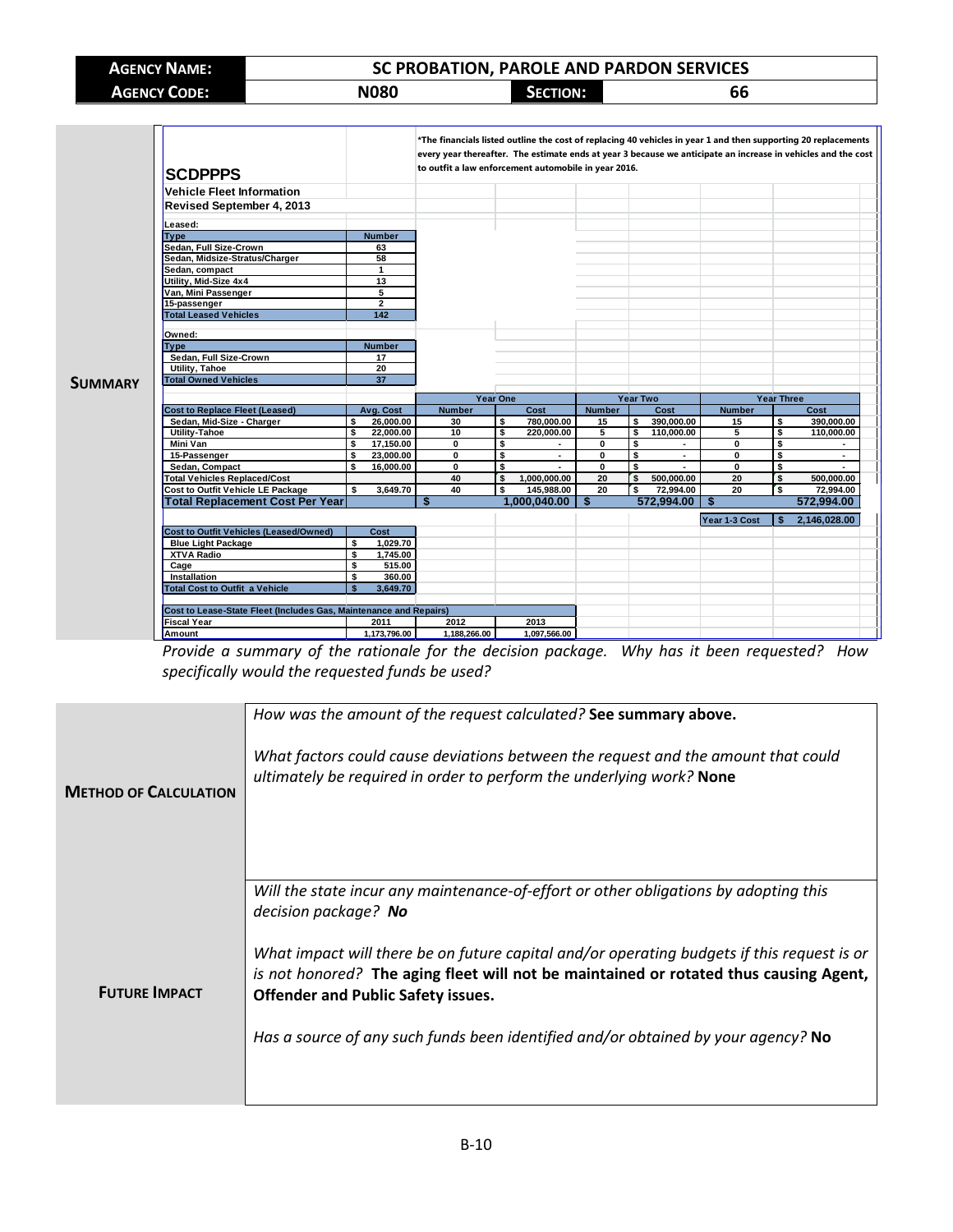| <b>AGENCY NAME:</b>    | SC PROBATION, PAROLE AND PARDON SERVICES                                                                                                                                                                                                                                                                                         |                 |                                                                                                                                                                                                                                                                                                                                                 |  |  |  |
|------------------------|----------------------------------------------------------------------------------------------------------------------------------------------------------------------------------------------------------------------------------------------------------------------------------------------------------------------------------|-----------------|-------------------------------------------------------------------------------------------------------------------------------------------------------------------------------------------------------------------------------------------------------------------------------------------------------------------------------------------------|--|--|--|
| <b>AGENCY CODE:</b>    | <b>N080</b>                                                                                                                                                                                                                                                                                                                      | <b>SECTION:</b> | 66                                                                                                                                                                                                                                                                                                                                              |  |  |  |
|                        |                                                                                                                                                                                                                                                                                                                                  |                 |                                                                                                                                                                                                                                                                                                                                                 |  |  |  |
| <b>PRIORITIZATION</b>  | If no or insufficient new funds are available in order to meet this need, how would the<br>agency prefer to proceed? By using fund balances, generating new revenue, cutting<br>other programs, or deferring action on this request in FY 2014-15? The Department's<br>fleet will not be rotated to meet the needs of the state. |                 |                                                                                                                                                                                                                                                                                                                                                 |  |  |  |
|                        | <b>State Fleet Services Division and own 37 vehicles.</b>                                                                                                                                                                                                                                                                        |                 | What impact is this decision package intended to have on service delivery and program<br>outcomes, and over what period of time? The SC Department of Probation, Parole and<br>Pardon Services currently lease 142 vehicles through the Budget and Control Board                                                                                |  |  |  |
| <b>INTENDED IMPACT</b> | requirements.                                                                                                                                                                                                                                                                                                                    |                 | PPP vehicles are necessary to accomplish mission critical functions (Agent field visits,<br>offender transport, prisoner transport, etc.). The Department is also tasked with<br>supporting the state's Emergency Operation Response Plan (hurricane and other<br>emergency deployments) and all vehicles must be capable of meeting deployment |  |  |  |
|                        | Department's ability to response accordingly and to Agent and Public safety.                                                                                                                                                                                                                                                     |                 | Maintaining an excessive number of vehicles unable to meet performance<br>requirements during mission critical functions presents a significant threat to the                                                                                                                                                                                   |  |  |  |
|                        | Age/Miles requirement.                                                                                                                                                                                                                                                                                                           |                 | There are 122 leased vehicles that actively meet the replacement criteria established<br>by the State Fleet Management Division. Fifty-six vehicles meet the criteria for<br>Age/Miles, 5 for Miles and 61 for Age. Sixteen of the 37 owned vehicles have met the                                                                               |  |  |  |
|                        |                                                                                                                                                                                                                                                                                                                                  |                 |                                                                                                                                                                                                                                                                                                                                                 |  |  |  |
|                        | How would the use of these funds be evaluated?                                                                                                                                                                                                                                                                                   |                 | Replacement / rotation of the                                                                                                                                                                                                                                                                                                                   |  |  |  |

|                           | vehicles meeting the Age/miles requirement will enhance the Department's ability to<br>meet its mission critical functions and support Agent / Public Safety.                                                                                           |
|---------------------------|---------------------------------------------------------------------------------------------------------------------------------------------------------------------------------------------------------------------------------------------------------|
| <b>PROGRAM EVALUATION</b> | What specific outcome or performance measures would be used to assess the<br>effectiveness of this program? The Department will conduct assessments of field visit<br>rates / impact, vehicle readiness for deployment, and assess frequency of vehicle |
|                           | down time and availability of fleet rotation.                                                                                                                                                                                                           |

### **FORM B – PROGRAM REVISION REQUEST**

3rd Request

| <b>DECISION PACKAGE</b> | 574                                                                                               |
|-------------------------|---------------------------------------------------------------------------------------------------|
|                         | Provide the decision package number issued by the PBF system ("Governor's Request").              |
|                         |                                                                                                   |
| <b>TITLE</b>            | Program name change for Re-entry/Release Centers and to realign funding with<br>associated FTE's. |
|                         | <b>Programs Impacted:</b>                                                                         |
|                         | <b>Columbia Residential</b><br>1500.153000.000                                                    |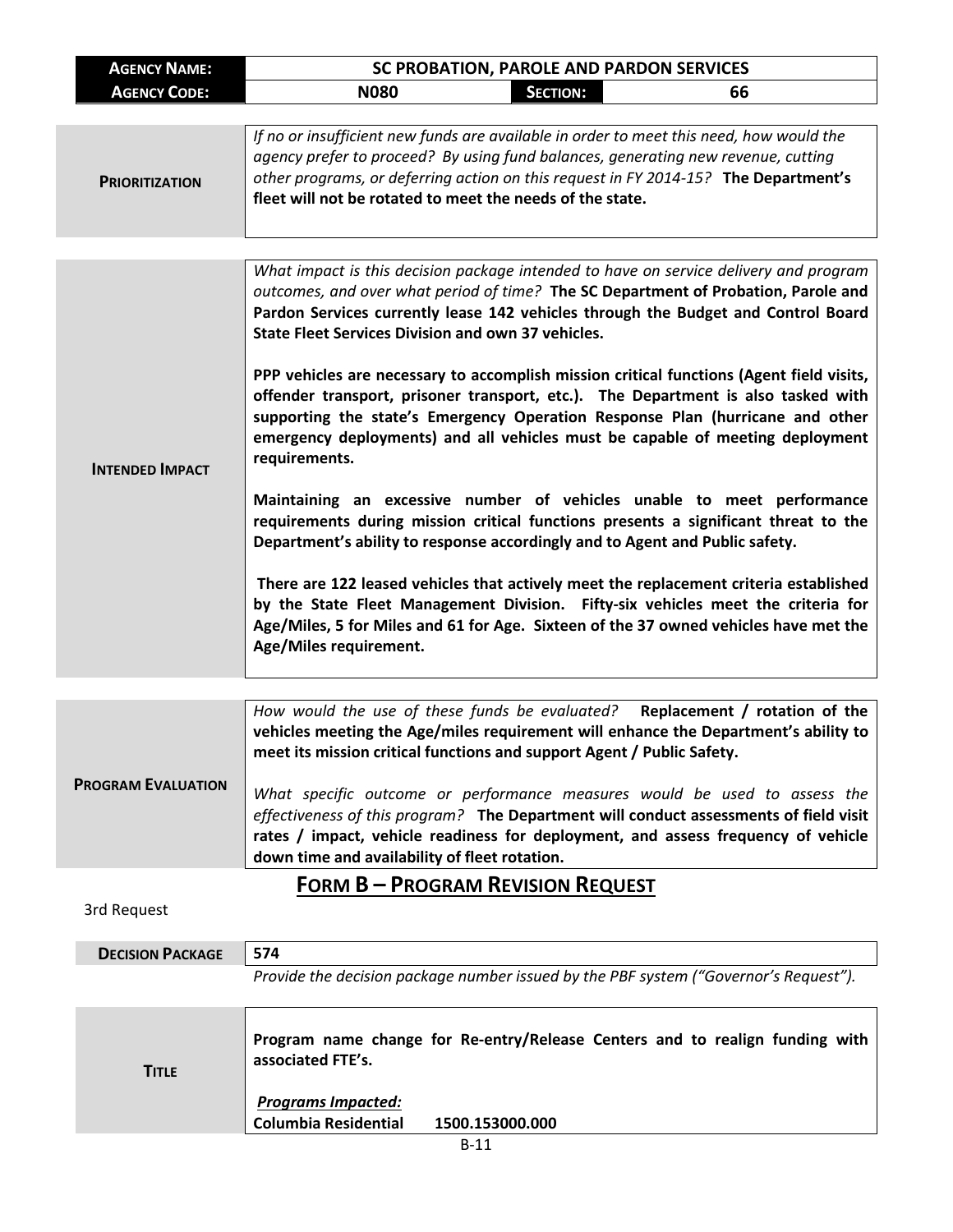| <b>AGENCY NAME:</b> | SC PROBATION, PAROLE AND PARDON SERVICES |                 |    |  |
|---------------------|------------------------------------------|-----------------|----|--|
| <b>AGENCY CODE:</b> | <b>N080</b>                              | <b>SECTION:</b> | 66 |  |

| Spartanburg Restitution 1500.150500.000 |                 |  |
|-----------------------------------------|-----------------|--|
| Charleston Restitution 1500.152000.000  |                 |  |
| <b>Offender Supervision</b>             | 1500.050100.000 |  |
|                                         |                 |  |

*Provide a brief, descriptive title for this request.*

| <b>AMOUNT</b> | 0.00                                                                                                                                                                   |
|---------------|------------------------------------------------------------------------------------------------------------------------------------------------------------------------|
|               | What is the net change in requested appropriations for FY 2014-15? This amount should<br>correspond to the decision package's total in PBF across all funding sources. |
|               | State or federal statutory, regulatory, and/or administrative authority established this                                                                               |

|                           | <i>program</i> : "The Omnibus Crime Reduction and Sentencing Reform Act of 2010".                       |
|---------------------------|---------------------------------------------------------------------------------------------------------|
| <b>ENABLING AUTHORITY</b> | Is this decision package prompted by the establishment of or a revision to that<br>authoritv? <b>No</b> |

|                           |  | Mark "X" for all that apply:                                                                                                                        |  |  |  |  |  |  |  |
|---------------------------|--|-----------------------------------------------------------------------------------------------------------------------------------------------------|--|--|--|--|--|--|--|
|                           |  | Change in cost of providing current services to existing program audience.<br>Non-mandated change in eligibility / enrollment for existing program. |  |  |  |  |  |  |  |
|                           |  |                                                                                                                                                     |  |  |  |  |  |  |  |
| <b>FACTORS ASSOCIATED</b> |  | Change in case load / enrollment under existing program guidelines.                                                                                 |  |  |  |  |  |  |  |
| WITH THE REQUEST          |  | Non-mandated program change in service levels or areas.                                                                                             |  |  |  |  |  |  |  |
|                           |  | Loss of federal or other external financial support for existing program.                                                                           |  |  |  |  |  |  |  |
|                           |  | Exhaustion of fund balances previously used to support program.                                                                                     |  |  |  |  |  |  |  |
|                           |  | Proposed establishment of a new program or initiative.                                                                                              |  |  |  |  |  |  |  |

| <b>RECIPIENTS OF FUNDS</b> | What individuals or entities would receive these funds (contractors, vendors, grantees,<br>individual beneficiaries, etc.)? How would these funds be allocated $-$ using an existing<br>formula, through a competitive process, based upon predetermined eligibility criteria? |
|----------------------------|--------------------------------------------------------------------------------------------------------------------------------------------------------------------------------------------------------------------------------------------------------------------------------|
|                            | Individuals or entities receiving funds in FY14 (based on FY13 actuals):<br><b>Fastenal Company</b><br><b>General Air Conditioner</b>                                                                                                                                          |
|                            | <b>Piedmont Natural Gas</b>                                                                                                                                                                                                                                                    |
|                            | <b>SCE&amp;G</b>                                                                                                                                                                                                                                                               |
|                            | <b>Spirit Communications</b>                                                                                                                                                                                                                                                   |
|                            | <b>Neopost</b>                                                                                                                                                                                                                                                                 |
|                            | <b>Best Buy Gov LLC</b>                                                                                                                                                                                                                                                        |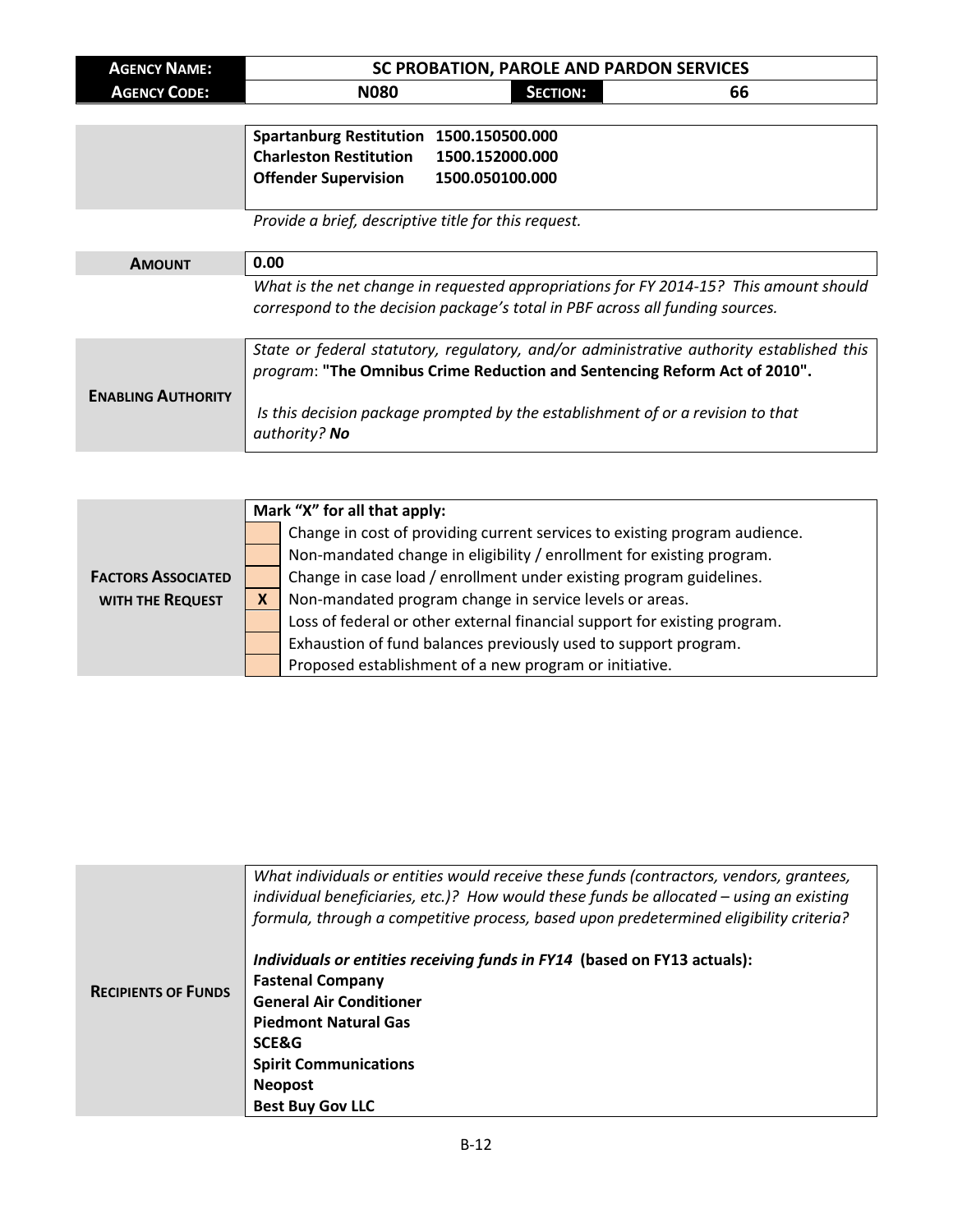| <b>AGENCY NAME:</b>                   | SC PROBATION, PAROLE AND PARDON SERVICES                                                                                                                                                                                                                                                                                                                                                                    |                           |                                                                                                                                                                                                                                                                                                                                                                                                                                                                                                                                                                                                                                                                                                                                                                      |  |  |  |  |
|---------------------------------------|-------------------------------------------------------------------------------------------------------------------------------------------------------------------------------------------------------------------------------------------------------------------------------------------------------------------------------------------------------------------------------------------------------------|---------------------------|----------------------------------------------------------------------------------------------------------------------------------------------------------------------------------------------------------------------------------------------------------------------------------------------------------------------------------------------------------------------------------------------------------------------------------------------------------------------------------------------------------------------------------------------------------------------------------------------------------------------------------------------------------------------------------------------------------------------------------------------------------------------|--|--|--|--|
| <b>AGENCY CODE:</b>                   | <b>N080</b>                                                                                                                                                                                                                                                                                                                                                                                                 | <b>SECTION:</b>           | 66                                                                                                                                                                                                                                                                                                                                                                                                                                                                                                                                                                                                                                                                                                                                                                   |  |  |  |  |
|                                       | <b>Canon Solutions America</b><br><b>Farmer Electric</b><br><b>Stanley Steemer</b><br><b>Orkin Exterminating</b><br><b>Green Pro Inc.</b><br><b>Major Business Machines</b><br><b>Johnny Richs Lawn</b><br>*Other vendors, as necessary, to fulfill obligations of the program.<br>How would these funds be allocated? Through a competitive bid process or State<br>contract agreement as required by law. |                           |                                                                                                                                                                                                                                                                                                                                                                                                                                                                                                                                                                                                                                                                                                                                                                      |  |  |  |  |
| <b>RELATED REQUEST(S)</b>             | Is this decision package associated with other decision packages requested by your<br>agency or other agencies this year? No<br>Is it associated with a specific capital or non-recurring request? No                                                                                                                                                                                                       |                           |                                                                                                                                                                                                                                                                                                                                                                                                                                                                                                                                                                                                                                                                                                                                                                      |  |  |  |  |
| <b>MATCHING FUNDS</b>                 | Would these funds be matched by federal, institutional, philanthropic, or other<br>resources? N/A<br>If so, identify the source and amount. N/A                                                                                                                                                                                                                                                             |                           |                                                                                                                                                                                                                                                                                                                                                                                                                                                                                                                                                                                                                                                                                                                                                                      |  |  |  |  |
|                                       |                                                                                                                                                                                                                                                                                                                                                                                                             |                           |                                                                                                                                                                                                                                                                                                                                                                                                                                                                                                                                                                                                                                                                                                                                                                      |  |  |  |  |
| <b>FUNDING</b><br><b>ALTERNATIVES</b> | What other possible funding sources were considered? N/A<br>Could this request be met in whole or in part with the use of other resources, including<br>fund balances? If so, please comment on the sustainability of such an approach.<br>Sustained with current agency authorization. Net agency increase is -0-.                                                                                         |                           |                                                                                                                                                                                                                                                                                                                                                                                                                                                                                                                                                                                                                                                                                                                                                                      |  |  |  |  |
| <b>SUMMARY</b>                        | requiring<br>restructuring<br>reallocated from Offender Supervision.<br>not currently operational.                                                                                                                                                                                                                                                                                                          | <b>Residential</b><br>are | Why has it been requested? SC Probation, Parole and Pardon Services would<br>like to request program changes in the FY 2014-2015 budget. The programs<br><b>Programs</b><br>1500.150500.000,<br>1500.152000.000 and 1500.153000.000. Personal services and FTE's will be<br>How specifically would the requested funds be used? The Re-Entry/Release<br>Centers provide an array of alternative programs for high risk offenders in a<br>non-residential setting with the objective to reduce offender's recidivism and<br>assist offenders in successful reentry into society. The center will provide<br>job-based learning opportunities, educational and vocational training on a<br>daily basis. Due to previous budget reductions, the Residential Centers are |  |  |  |  |

**\*\*AGENCY NET CHANGE IS -0-**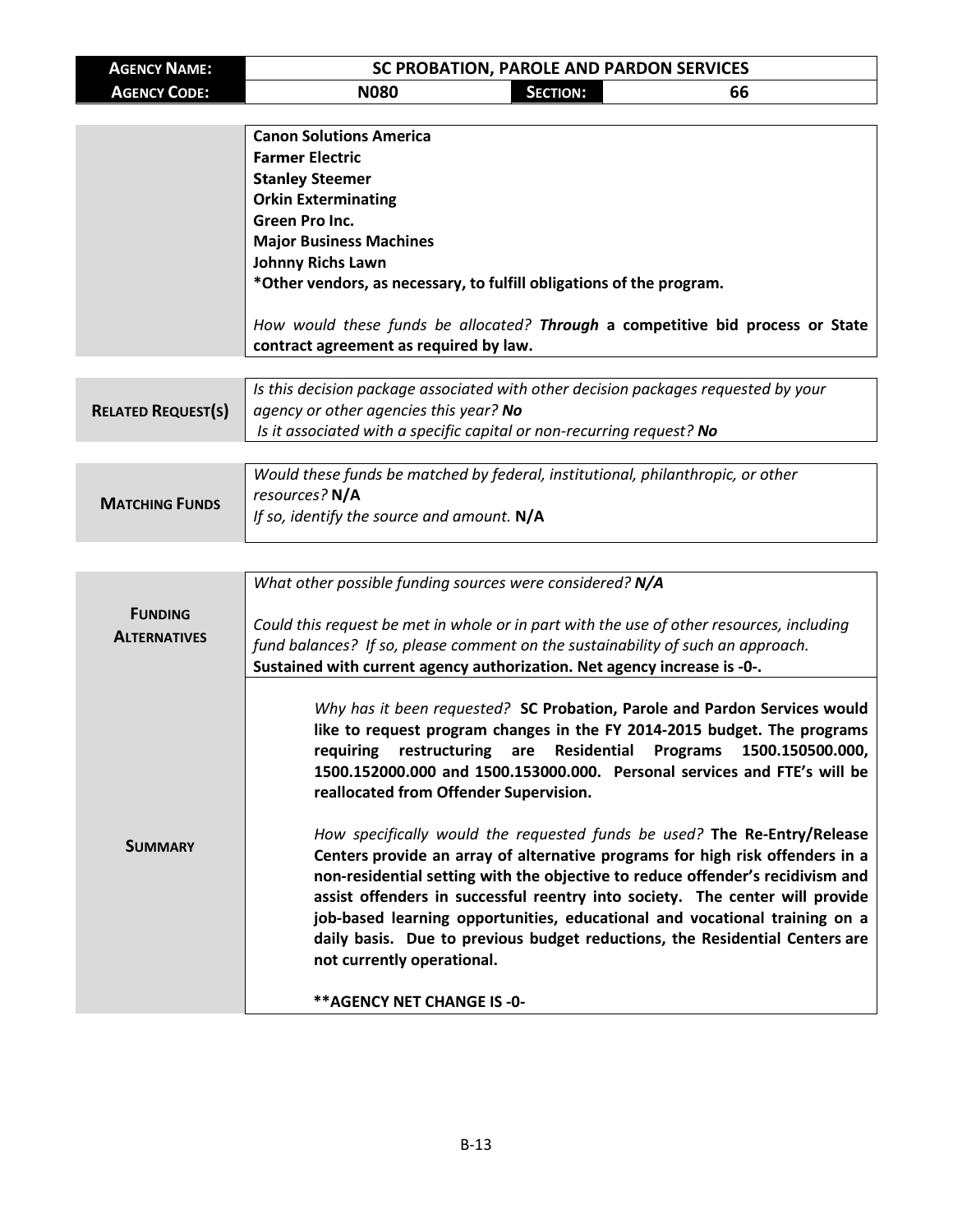| <b>AGENCY NAME:</b>   | SC PROBATION, PAROLE AND PARDON SERVICES                                                                                                                                                                                                                                                                                                                                                                                                                                                                                                                                                                                                                                                                                                                                                                              |                             |                                                                                                                           |                                                                                                        |                                                                                                          |  |  |
|-----------------------|-----------------------------------------------------------------------------------------------------------------------------------------------------------------------------------------------------------------------------------------------------------------------------------------------------------------------------------------------------------------------------------------------------------------------------------------------------------------------------------------------------------------------------------------------------------------------------------------------------------------------------------------------------------------------------------------------------------------------------------------------------------------------------------------------------------------------|-----------------------------|---------------------------------------------------------------------------------------------------------------------------|--------------------------------------------------------------------------------------------------------|----------------------------------------------------------------------------------------------------------|--|--|
| <b>AGENCY CODE:</b>   | <b>N080</b>                                                                                                                                                                                                                                                                                                                                                                                                                                                                                                                                                                                                                                                                                                                                                                                                           |                             | <b>SECTION:</b>                                                                                                           |                                                                                                        | 66                                                                                                       |  |  |
|                       |                                                                                                                                                                                                                                                                                                                                                                                                                                                                                                                                                                                                                                                                                                                                                                                                                       |                             |                                                                                                                           |                                                                                                        |                                                                                                          |  |  |
|                       | How was the amount of the request calculated?<br>1. Operating Budget was realigned-no increase.<br>2. Personal Services is based on the actual FTE's performing function.<br>What factors could cause deviations between the request and the amount that could<br>ultimately be required in order to perform the underlying work? The amount estimated<br>is fair and accurate. No known deviations.                                                                                                                                                                                                                                                                                                                                                                                                                  |                             |                                                                                                                           |                                                                                                        |                                                                                                          |  |  |
|                       | Program Line                                                                                                                                                                                                                                                                                                                                                                                                                                                                                                                                                                                                                                                                                                                                                                                                          | FY 2014                     |                                                                                                                           | FY 2015                                                                                                |                                                                                                          |  |  |
| <b>METHOD OF</b>      |                                                                                                                                                                                                                                                                                                                                                                                                                                                                                                                                                                                                                                                                                                                                                                                                                       | GF<br>eOF                   | <b>Total</b>                                                                                                              | eOF<br>GF                                                                                              | <b>Total</b>                                                                                             |  |  |
| <b>CALCULATION</b>    | 15150000 B. Residential Programs<br><b>Spartanburg Residential Center</b><br><b>Classified Positions</b><br><b>Other Personal Services</b><br>Other Operating<br>Case Services<br>15152000 Charleston Restitution Center<br>Other Operating<br>15153000 Columbia Residential Center<br><b>Other Operating</b><br>Offender Supervision was decreased by 630,000 to offset the realignment.                                                                                                                                                                                                                                                                                                                                                                                                                             | \$<br>S<br>\$<br>\$75,000\$ | 75,000<br>75,000 \$<br>75,000 \$<br>75,000<br>75,000 \$<br>75,000<br>75,000 \$<br>75,000<br>75,000<br>75,000 \$<br>75,000 | <b>B. Reentry Programs</b><br><b>Reentry Centers</b><br>\$<br>225,000<br>S<br>\$<br>\$<br>10,000<br>\$ | \$ 300,000 \$ 300,000<br>320,000 \$ 320,000<br>\$225,000<br>- \$<br>10,000<br>\$ 855,000 \$ 855,000<br>6 |  |  |
| <b>FUTURE IMPACT</b>  | Will the state incur any maintenance-of-effort or other obligations by adopting this<br>decision package? Expenses incurred will be absorbed by existing funds.<br>What impact will there be on future capital and/or operating budgets if this request is or<br>is not honored? The centers will provide job-based learning opportunities, educational<br>and vocational training for offenders under the supervision of the Department. Each<br>center is not only cost effective in its non-residential format, but will be instrumental<br>in reducing the recidivism rate and transitioning SCDPPPS closer to the 2010<br>Sentencing Reform treatment initiative.<br>Has a source of any such funds been identified and/or obtained by your agency? Yes,<br>existing other funds authorization will be utilized. |                             |                                                                                                                           |                                                                                                        |                                                                                                          |  |  |
|                       |                                                                                                                                                                                                                                                                                                                                                                                                                                                                                                                                                                                                                                                                                                                                                                                                                       |                             |                                                                                                                           |                                                                                                        |                                                                                                          |  |  |
| <b>PRIORITIZATION</b> | If no or insufficient new funds are available in order to meet this need, how would the<br>agency prefer to proceed? N/A                                                                                                                                                                                                                                                                                                                                                                                                                                                                                                                                                                                                                                                                                              |                             |                                                                                                                           |                                                                                                        |                                                                                                          |  |  |

|                       | If no or insufficient new funds are available in order to meet this need, how would the<br>agency prefer to proceed? N/A |
|-----------------------|--------------------------------------------------------------------------------------------------------------------------|
| <b>PRIORITIZATION</b> |                                                                                                                          |
|                       | By using fund balances, generating new revenue, cutting other programs, or deferring                                     |
|                       | action on this request in FY 2014-15? N/A                                                                                |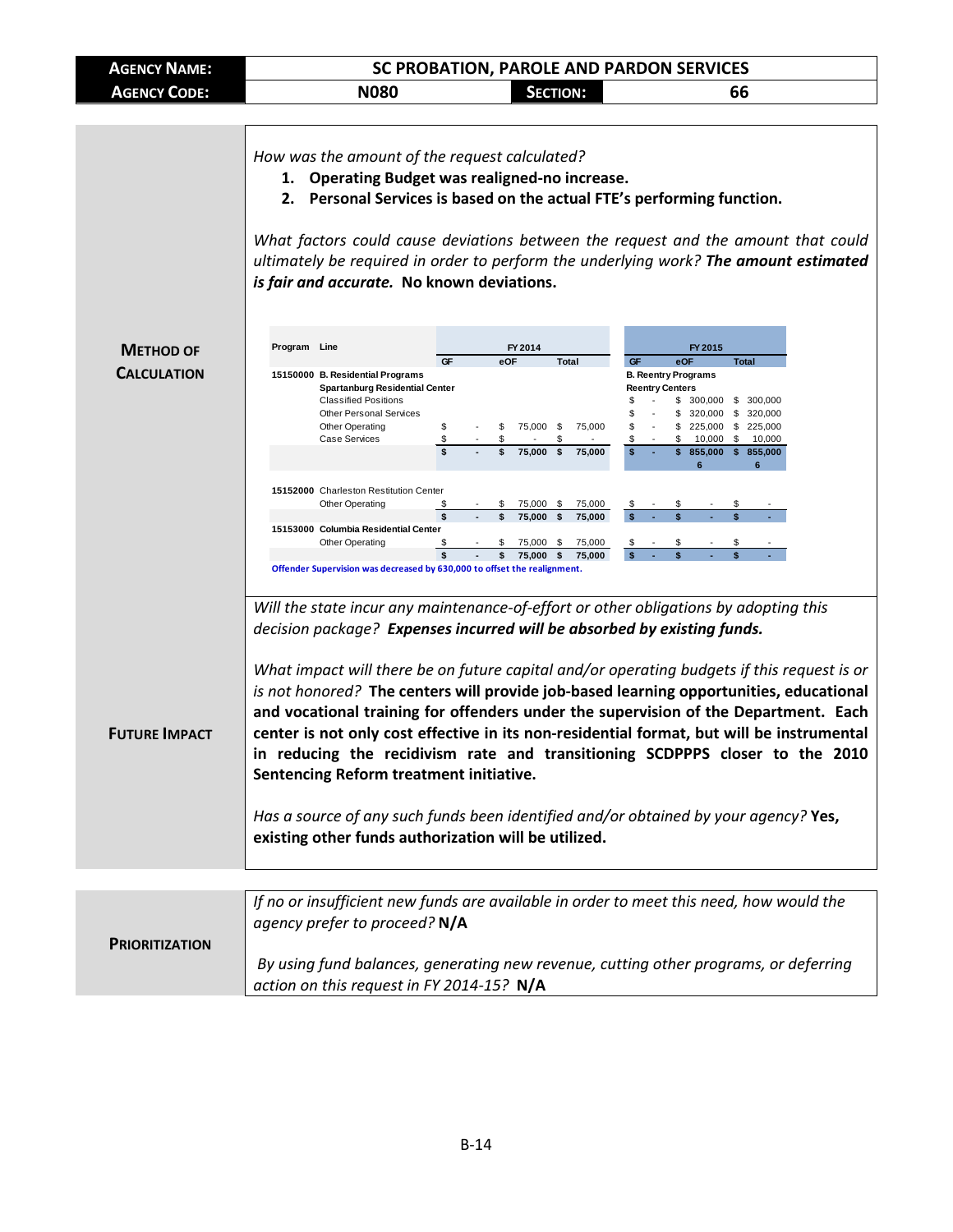| <b>AGENCY NAME:</b>                 | SC PROBATION, PAROLE AND PARDON SERVICES                                              |                 |                                                                                                                                                                                                                                                                                                                                                                                                                                                                                                                                                                                                                                                                                                 |  |  |  |  |
|-------------------------------------|---------------------------------------------------------------------------------------|-----------------|-------------------------------------------------------------------------------------------------------------------------------------------------------------------------------------------------------------------------------------------------------------------------------------------------------------------------------------------------------------------------------------------------------------------------------------------------------------------------------------------------------------------------------------------------------------------------------------------------------------------------------------------------------------------------------------------------|--|--|--|--|
| <b>AGENCY CODE:</b>                 | <b>N080</b>                                                                           | <b>SECTION:</b> | 66                                                                                                                                                                                                                                                                                                                                                                                                                                                                                                                                                                                                                                                                                              |  |  |  |  |
| <b>INTENDED IMPACT</b>              |                                                                                       |                 | What impact is this decision package intended to have on service delivery and program<br>outcomes, and over what period of time? The Re-Entry/Release Centers utilizes<br>evidence-based practices developed in South Carolina and other states to provide<br>targeted services to get offenders jobs or preparation for employment to include GED;<br>educational and vocational training; driver's licenses; housing assistance; and<br>substance abuse referrals. The Department is committed to protecting the citizens of                                                                                                                                                                  |  |  |  |  |
|                                     | South Carolina and this reentry/release concept is part of our continuing efforts.    |                 |                                                                                                                                                                                                                                                                                                                                                                                                                                                                                                                                                                                                                                                                                                 |  |  |  |  |
|                                     |                                                                                       |                 |                                                                                                                                                                                                                                                                                                                                                                                                                                                                                                                                                                                                                                                                                                 |  |  |  |  |
|                                     | reduce offender's recidivism and assist offenders in successful reentry into society. |                 | How would the use of these funds be evaluated? The Reentry/Release Center will<br>increase offender's accountability and improve public safety with the objective to                                                                                                                                                                                                                                                                                                                                                                                                                                                                                                                            |  |  |  |  |
| <b>PROGRAM</b><br><b>EVALUATION</b> | similar offender's lack of successful community supervision.                          |                 | What specific outcome or performance measures would be used to assess the<br>effectiveness of this program? The matrix of offender success would be measured<br>through our current Offender Management System (OMS) database of established<br>criteria as it relates to type of offense, length of probation/parole, violent/non-violent<br>offense(s), educational levels and demographic data (age, sex, race, etc.). Program<br>effectiveness will focus on measuring the offender's ability to apply program<br>components and improve their quality of life through the analysis of key performance<br>indicators consolidated into a concise and convenient format, and comparable with |  |  |  |  |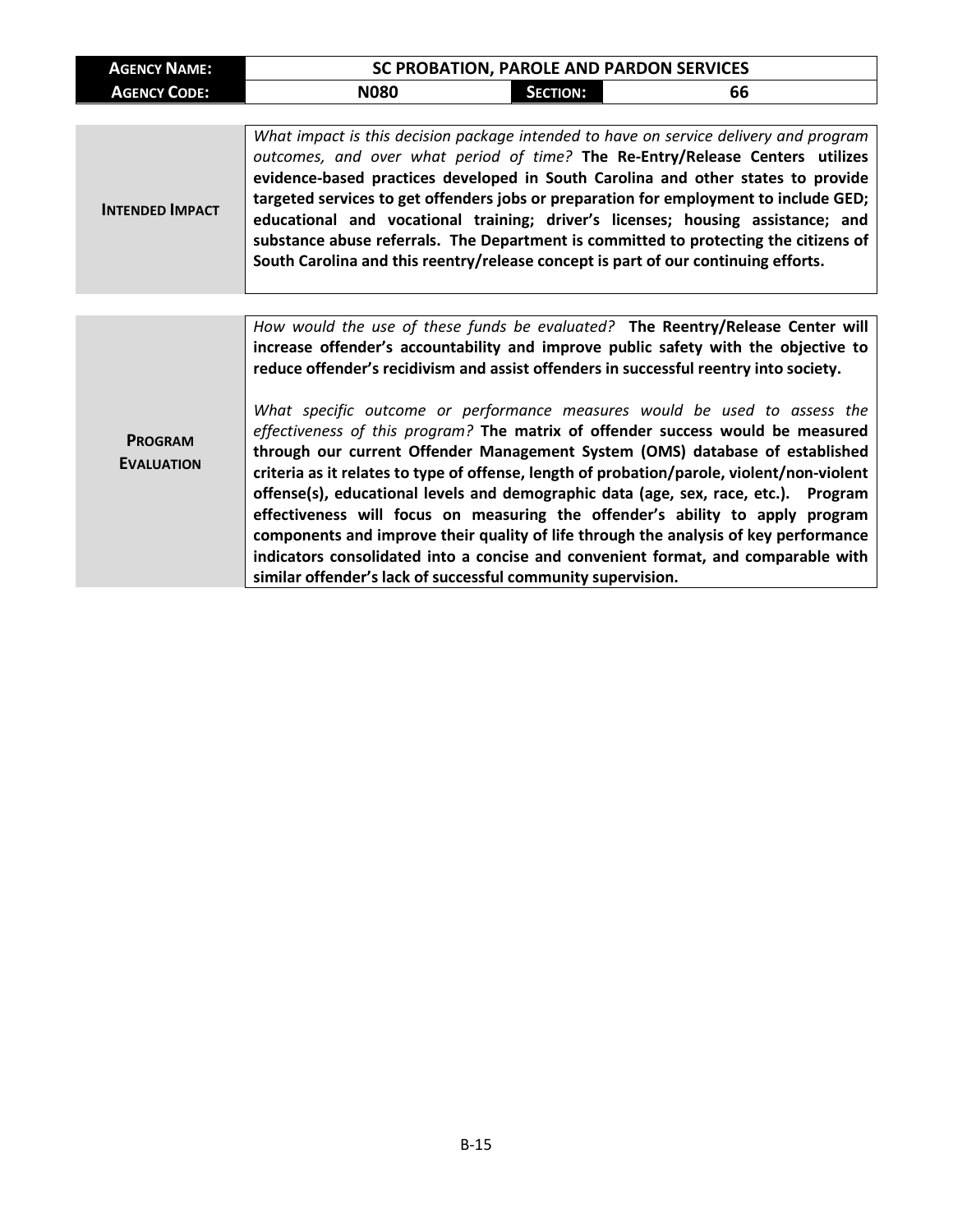| <b>AGENCY NAME:</b> | SC PROBATION, PAROLE AND PARDON SERVICES |          |    |  |  |  |
|---------------------|------------------------------------------|----------|----|--|--|--|
| <b>AGENCY CODE:</b> | N080                                     | SECTION: | 66 |  |  |  |

### **FORM C – CAPITAL OR NON-RECURRING APPROPRIATION REQUEST**

| <b>DECISION PACKAGE</b> |                                          | 1311                                                                                 |                                                       |                                                      |          |                                  |        |            |                                  |               |                   |                                                                                                                |
|-------------------------|------------------------------------------|--------------------------------------------------------------------------------------|-------------------------------------------------------|------------------------------------------------------|----------|----------------------------------|--------|------------|----------------------------------|---------------|-------------------|----------------------------------------------------------------------------------------------------------------|
|                         |                                          | Provide the decision package number issued by the PBF system ("Governor's Request"). |                                                       |                                                      |          |                                  |        |            |                                  |               |                   |                                                                                                                |
| <b>TITLE</b>            |                                          | <b>Agency Vehicle Replacement Plan</b>                                               |                                                       |                                                      |          |                                  |        |            |                                  |               |                   |                                                                                                                |
|                         |                                          |                                                                                      | Provide a brief, descriptive title for this request.  |                                                      |          |                                  |        |            |                                  |               |                   |                                                                                                                |
| <b>AMOUNT</b>           |                                          | 427,046                                                                              |                                                       |                                                      |          |                                  |        |            |                                  |               |                   |                                                                                                                |
|                         |                                          |                                                                                      | How much is requested for this project in FY 2014-15? |                                                      |          |                                  |        |            |                                  |               |                   |                                                                                                                |
| <b>BUDGET PROGRAM</b>   |                                          |                                                                                      | <b>Offender Supervision</b>                           |                                                      |          |                                  |        |            |                                  |               |                   |                                                                                                                |
|                         |                                          | Identify the associated budget program(s) by name and budget section.                |                                                       |                                                      |          |                                  |        |            |                                  |               |                   |                                                                                                                |
|                         |                                          |                                                                                      |                                                       |                                                      |          |                                  |        |            |                                  |               |                   | *The financials listed outline the cost of replacing 40 vehicles in year 1 and then supporting 20 replacements |
|                         | <b>SCDPPPS</b>                           |                                                                                      |                                                       | to outfit a law enforcement automobile in year 2016. |          |                                  |        |            |                                  |               |                   | every year thereafter. The estimate ends at year 3 because we anticipate an increase in vehicles and the cost  |
|                         |                                          | <b>Vehicle Fleet Information</b>                                                     |                                                       |                                                      |          |                                  |        |            |                                  |               |                   |                                                                                                                |
|                         |                                          | <b>Revised September 4, 2013</b>                                                     |                                                       |                                                      |          |                                  |        |            |                                  |               |                   |                                                                                                                |
|                         | Leased:                                  |                                                                                      |                                                       |                                                      |          |                                  |        |            |                                  |               |                   |                                                                                                                |
|                         | <b>Type</b>                              |                                                                                      | <b>Number</b>                                         |                                                      |          |                                  |        |            |                                  |               |                   |                                                                                                                |
|                         | Sedan, Full Size-Crown                   | Sedan, Midsize-Stratus/Charger                                                       | 63<br>58                                              |                                                      |          |                                  |        |            |                                  |               |                   |                                                                                                                |
|                         | Sedan, compact                           |                                                                                      | 1                                                     |                                                      |          |                                  |        |            |                                  |               |                   |                                                                                                                |
|                         | Utility, Mid-Size 4x4                    |                                                                                      | 13                                                    |                                                      |          |                                  |        |            |                                  |               |                   |                                                                                                                |
|                         | Van, Mini Passenger                      |                                                                                      | 5                                                     |                                                      |          |                                  |        |            |                                  |               |                   |                                                                                                                |
|                         | 15-passenger                             |                                                                                      | $\overline{\mathbf{2}}$                               |                                                      |          |                                  |        |            |                                  |               |                   |                                                                                                                |
|                         | <b>Total Leased Vehicles</b>             |                                                                                      | 142                                                   |                                                      |          |                                  |        |            |                                  |               |                   |                                                                                                                |
|                         | Owned:                                   |                                                                                      |                                                       |                                                      |          |                                  |        |            |                                  |               |                   |                                                                                                                |
|                         | <b>Type</b>                              |                                                                                      | <b>Number</b>                                         |                                                      |          |                                  |        |            |                                  |               |                   |                                                                                                                |
|                         | Sedan, Full Size-Crown<br>Utility, Tahoe |                                                                                      | 17<br>20                                              |                                                      |          |                                  |        |            |                                  |               |                   |                                                                                                                |
| <b>SUMMARY</b>          | <b>Total Owned Vehicles</b>              |                                                                                      | 37                                                    |                                                      |          |                                  |        |            |                                  |               |                   |                                                                                                                |
|                         |                                          |                                                                                      |                                                       |                                                      |          |                                  |        |            |                                  |               |                   |                                                                                                                |
|                         | <b>Cost to Replace Fleet (Leased)</b>    |                                                                                      | Avg. Cost                                             | <b>Number</b>                                        | Year One | Cost                             | Number | Year Two   | Cost                             | <b>Number</b> | <b>Year Three</b> | Cost                                                                                                           |
|                         | Sedan, Mid-Size - Charger                |                                                                                      | 26,000.00<br>\$                                       | 30                                                   | \$       | 780,000.00                       | 15     | \$         | 390,000.00                       | 15            | \$                | 390,000.00                                                                                                     |
|                         | <b>Utility-Tahoe</b>                     |                                                                                      | \$<br>22,000.00                                       | 10                                                   | \$       | 220,000.00                       | 5      | \$         | 110,000.00                       | 5             | \$                | 110,000.00                                                                                                     |
|                         | Mini Van                                 |                                                                                      | \$<br>17,150.00                                       | 0                                                    | \$       |                                  | 0      | \$         |                                  | 0             | \$                |                                                                                                                |
|                         | 15-Passenger<br>Sedan, Compact           |                                                                                      | \$<br>23,000.00<br>\$<br>16,000.00                    | 0<br>0                                               | \$<br>\$ | $\blacksquare$<br>$\blacksquare$ | 0<br>0 | \$<br>\$   | $\blacksquare$<br>$\blacksquare$ | 0<br>0        | \$<br>\$          | $\blacksquare$                                                                                                 |
|                         | <b>Total Vehicles Replaced/Cost</b>      |                                                                                      |                                                       | 40                                                   | \$       | 1,000,000.00                     | 20     | $\sqrt{2}$ | 500,000.00                       | 20            | $\mathbf{s}$      | 500,000.00                                                                                                     |
|                         |                                          | Cost to Outfit Vehicle LE Package                                                    | \$<br>3,649.70                                        | 40                                                   | \$       | 145,988.00                       | 20     | \$         | 72,994.00                        | 20            | \$                | 72,994.00                                                                                                      |
|                         |                                          | Total Replacement Cost Per Year                                                      |                                                       | \$                                                   |          | $1,000,040.00$ \ \$              |        |            | 572,994.00                       | \$            |                   | 572,994.00                                                                                                     |
|                         |                                          |                                                                                      |                                                       |                                                      |          |                                  |        |            |                                  | Year 1-3 Cost | -S                | 2,146,028.00                                                                                                   |
|                         |                                          | <b>Cost to Outfit Vehicles (Leased/Owned)</b>                                        | Cost                                                  |                                                      |          |                                  |        |            |                                  |               |                   |                                                                                                                |
|                         | <b>Blue Light Package</b>                |                                                                                      | \$<br>1,029.70                                        |                                                      |          |                                  |        |            |                                  |               |                   |                                                                                                                |
|                         | XTVA Radio                               |                                                                                      | \$<br>1,745.00                                        |                                                      |          |                                  |        |            |                                  |               |                   |                                                                                                                |
|                         | Cage<br>Installation                     |                                                                                      | \$<br>515.00<br>\$<br>360.00                          |                                                      |          |                                  |        |            |                                  |               |                   |                                                                                                                |
|                         | <b>Total Cost to Outfit a Vehicle</b>    |                                                                                      | Ŝ<br>3,649.70                                         |                                                      |          |                                  |        |            |                                  |               |                   |                                                                                                                |
|                         |                                          |                                                                                      |                                                       |                                                      |          |                                  |        |            |                                  |               |                   |                                                                                                                |
|                         |                                          | Cost to Lease-State Fleet (Includes Gas, Maintenance and Repairs)                    |                                                       |                                                      |          |                                  |        |            |                                  |               |                   |                                                                                                                |

**Prices and Year**<br> **Provide a summary of the project and explain why it is necessary.**<br> **Provide a summary of the project and explain why it is necessary.** 

**Fiscal Year 2011 2012 2013** Amount 1,173,796.00 **1,173,796.00** 1,188,266.00 **1,198,266.00**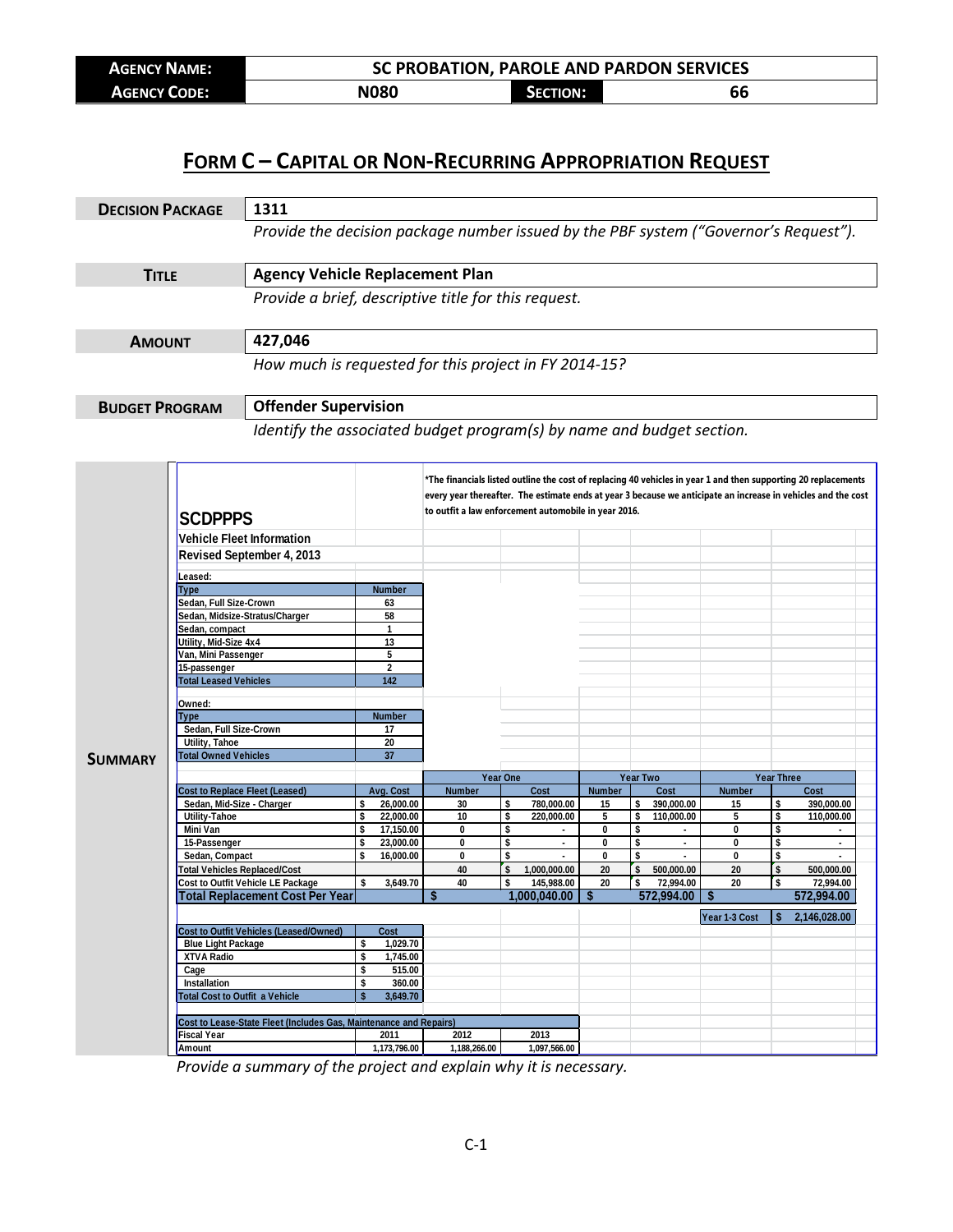| <b>AGENCY NAME:</b> | SC PROBATION, PAROLE AND PARDON SERVICES |                 |    |  |  |
|---------------------|------------------------------------------|-----------------|----|--|--|
| <b>AGENCY CODE:</b> | N080                                     | <b>SECTION:</b> | 66 |  |  |

| <b>RELATED REQUEST(S)</b>                              | 868                                                                                                                                                                                                                                                                                             |
|--------------------------------------------------------|-------------------------------------------------------------------------------------------------------------------------------------------------------------------------------------------------------------------------------------------------------------------------------------------------|
|                                                        | Is this decision package associated with other decision packages requested by your<br>agency or other agencies this year? Is it associated with a specific capital or non-<br>recurring request?                                                                                                |
| <b>MATCHING FUNDS</b>                                  | <b>No</b>                                                                                                                                                                                                                                                                                       |
|                                                        | Would these funds be matched by federal, institutional, philanthropic, or other<br>resources? If so, identify the source and amount.                                                                                                                                                            |
| <b>FUNDING</b><br><b>ALTERNATIVES</b>                  | Funding alternatives not available.                                                                                                                                                                                                                                                             |
|                                                        | What other possible funding sources were considered?                                                                                                                                                                                                                                            |
| <b>LONG-TERM PLANNING</b><br><b>AND SUSTAINABILITY</b> | <b>FY13 Vehicles Replaced</b><br>24 Vehicles: \$657,416 (Other Funds)<br>6 Vehicles \$134,136 (State Funds)<br><b>General Fund Request:</b><br>FY15 427,046 Non-Recurring<br>FY15 572,994 Recurring                                                                                             |
|                                                        | What other funds have already been invested in this project (source/type, amount,<br>timeframe)? Will other capital and/or operating funds for this project be requested in<br>the future? If so, how much, and in which fiscal years? Has a source for those funds<br>been identified/secured? |
| <b>OTHER APPROVALS</b>                                 | Decision package will be submitted to the Governor's Office the first week of October.                                                                                                                                                                                                          |
|                                                        | What approvals have already been obtained? Are there additional approvals that must<br>be secured in order for the project to succeed? (Institutional board, JBRC, BCB, etc.)                                                                                                                   |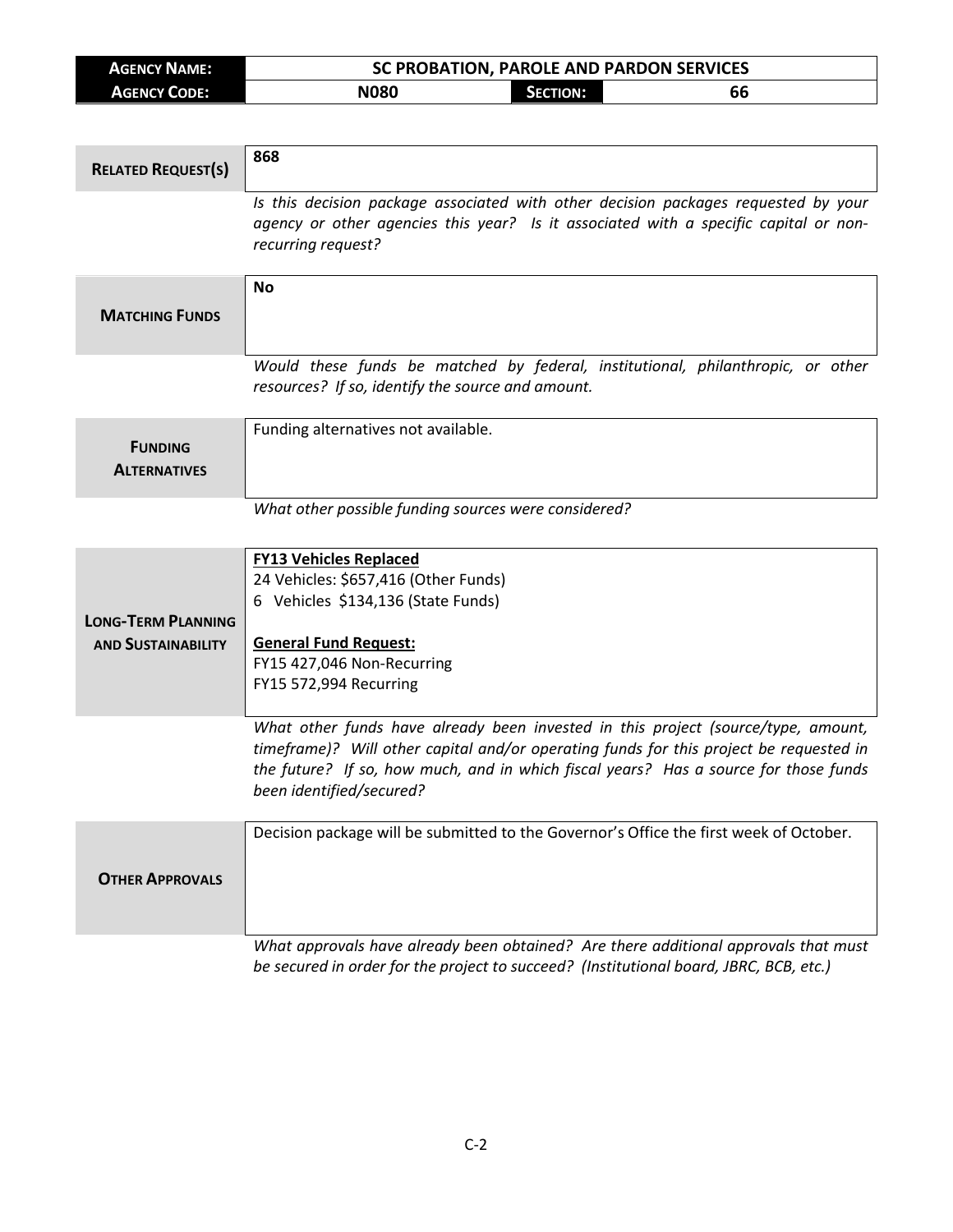| <b>AGENCY NAME:</b> | SC PROBATION, PAROLE AND PARDON SERVICES |                 |    |  |  |
|---------------------|------------------------------------------|-----------------|----|--|--|
| <b>AGENCY CODE:</b> | N080                                     | <b>SECTION:</b> | 66 |  |  |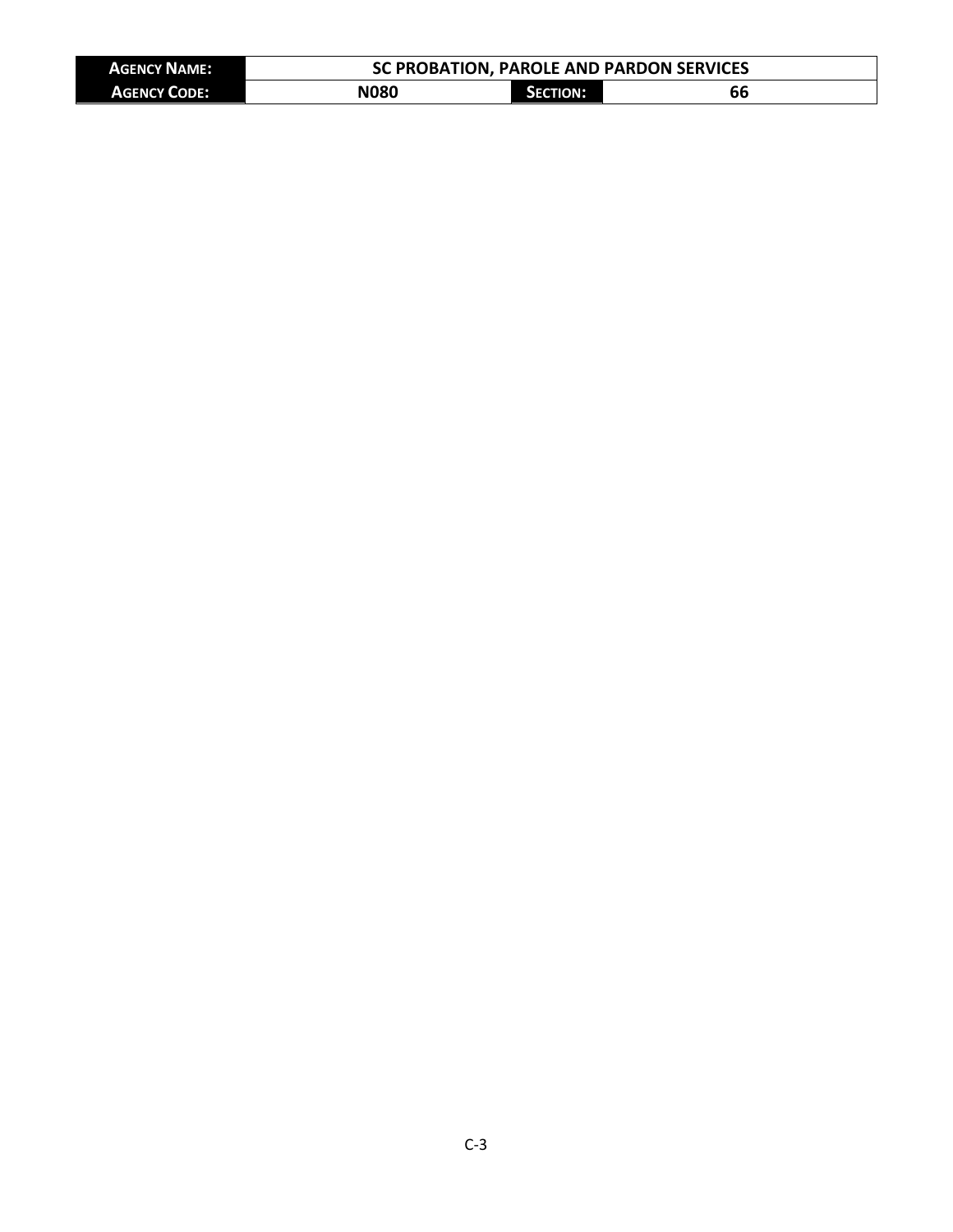| <b>AGENCY NAME:</b> | SC PROBATION, PAROLE AND PARDON SERVICES |                 |    |  |  |  |
|---------------------|------------------------------------------|-----------------|----|--|--|--|
| <b>AGENCY CODE:</b> | N080                                     | <b>SECTION:</b> | ot |  |  |  |

### **FORM D – PROVISO REVISION REQUEST**

| <b>NUMBER</b>                            | 66.1                                                                                                                                                                                                                                                                                                                                                                       |
|------------------------------------------|----------------------------------------------------------------------------------------------------------------------------------------------------------------------------------------------------------------------------------------------------------------------------------------------------------------------------------------------------------------------------|
|                                          | Cite the proviso according to the State Budget Division's renumbered list for FY 2014-15<br>(or mark "NEW").                                                                                                                                                                                                                                                               |
| <b>TITLE</b>                             | <b>Sale of Equipment</b>                                                                                                                                                                                                                                                                                                                                                   |
|                                          | Provide the title from the FY 2013-14 Appropriations Act or suggest a short title for any<br>new request.                                                                                                                                                                                                                                                                  |
| <b>BUDGET PROGRAM</b>                    | N/A                                                                                                                                                                                                                                                                                                                                                                        |
|                                          | Identify the associated budget program(s) by name and budget section.                                                                                                                                                                                                                                                                                                      |
| <b>DECISION PACKAGE</b>                  | <b>No</b>                                                                                                                                                                                                                                                                                                                                                                  |
|                                          | Is this request associated with a decision package you have submitted for FY 2014-15? If<br>so, cite it here.                                                                                                                                                                                                                                                              |
| <b>REQUESTED ACTION</b>                  | <b>Amend &amp; Codify</b>                                                                                                                                                                                                                                                                                                                                                  |
|                                          | Choose from: Add, Delete, Amend, or Codify.                                                                                                                                                                                                                                                                                                                                |
| <b>OTHER AGENCIES</b><br><b>AFFECTED</b> | Indiscernible impact-General Fund FY13 received \$575                                                                                                                                                                                                                                                                                                                      |
|                                          | Which other agencies would be affected by the recommended action? How?                                                                                                                                                                                                                                                                                                     |
| <b>SUMMARY</b>                           | All revenue generated by the Department of Probation, Parole and Pardon Services<br>from the sale of various equipment in excess of \$575, less the cost of disposition<br>incurred by the Budget and Control Board, Division of Operations, may be retained<br>and carried forward into the current fiscal year and expended for the purpose of<br>purchasing like items. |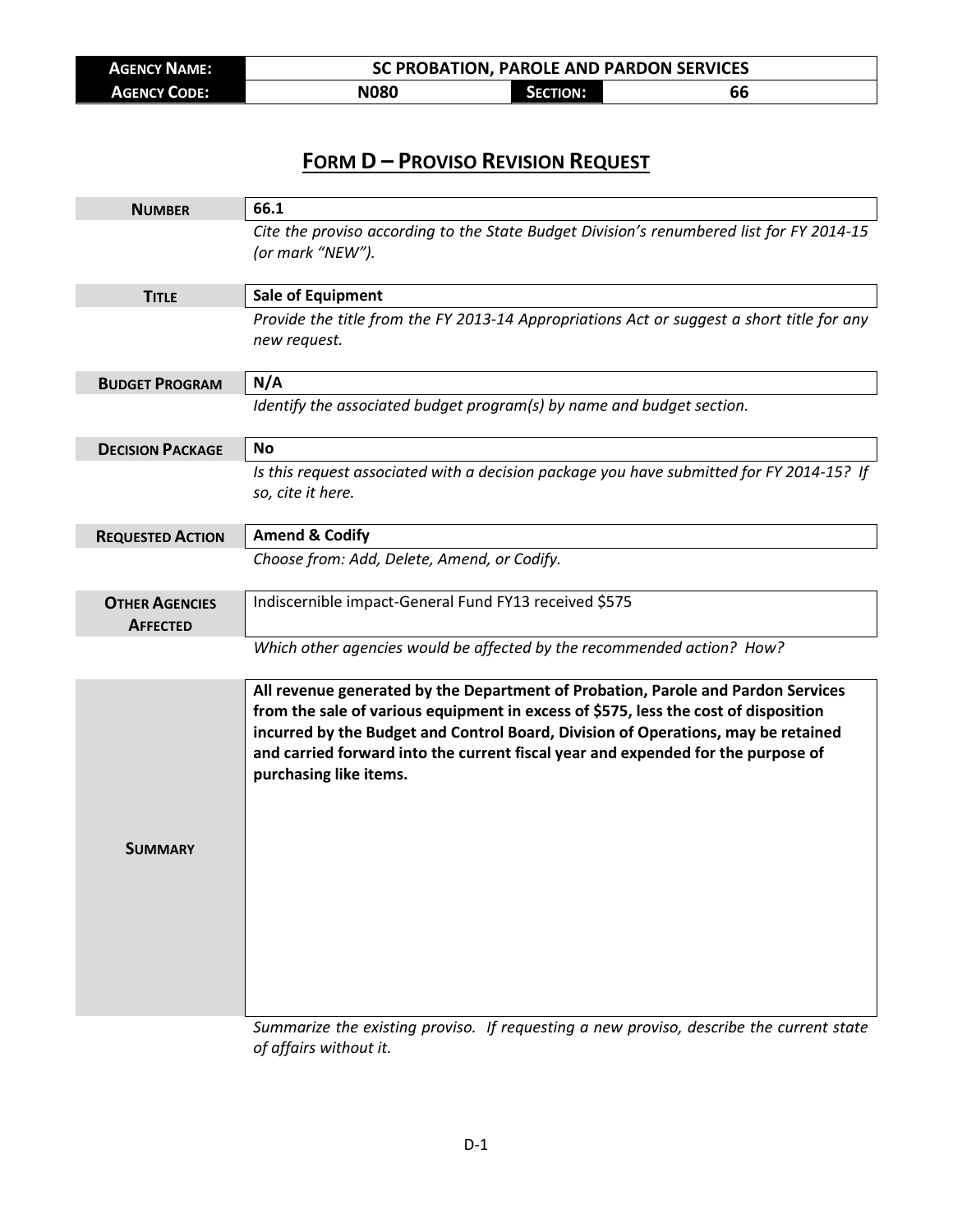| <b>AGENCY NAME:</b> |             | SC PROBATION, PAROLE AND PARDON SERVICES |    |  |
|---------------------|-------------|------------------------------------------|----|--|
| AGENCY CODE:        | <b>N080</b> | <b>SECTION:</b>                          | 66 |  |

|                    | To offset the Department's cost of equipment replacement.                                                                                                                                                                             |
|--------------------|---------------------------------------------------------------------------------------------------------------------------------------------------------------------------------------------------------------------------------------|
| <b>EXPLANATION</b> |                                                                                                                                                                                                                                       |
|                    |                                                                                                                                                                                                                                       |
|                    | $\blacksquare$ . The contribution of the contribution of the contribution of the contribution of the contribution of the contribution of the contribution of the contribution of the contribution of the contribution of the contribu |

*Explain the need for your requested action. For deletion requests due to recent codification, please identify SC Code section where language now appears.*

|                      | <b>Revenue from Sale of Equipment</b> |                          |       |       |
|----------------------|---------------------------------------|--------------------------|-------|-------|
|                      | <b>Fund Name</b>                      | 2011                     | 2012  | 2013  |
|                      | <b>General Fund</b>                   | 98                       | 575   | 575   |
|                      | <b>PPP</b>                            | $\overline{\phantom{a}}$ | 2,473 | 6,141 |
| <b>FISCAL IMPACT</b> |                                       |                          |       |       |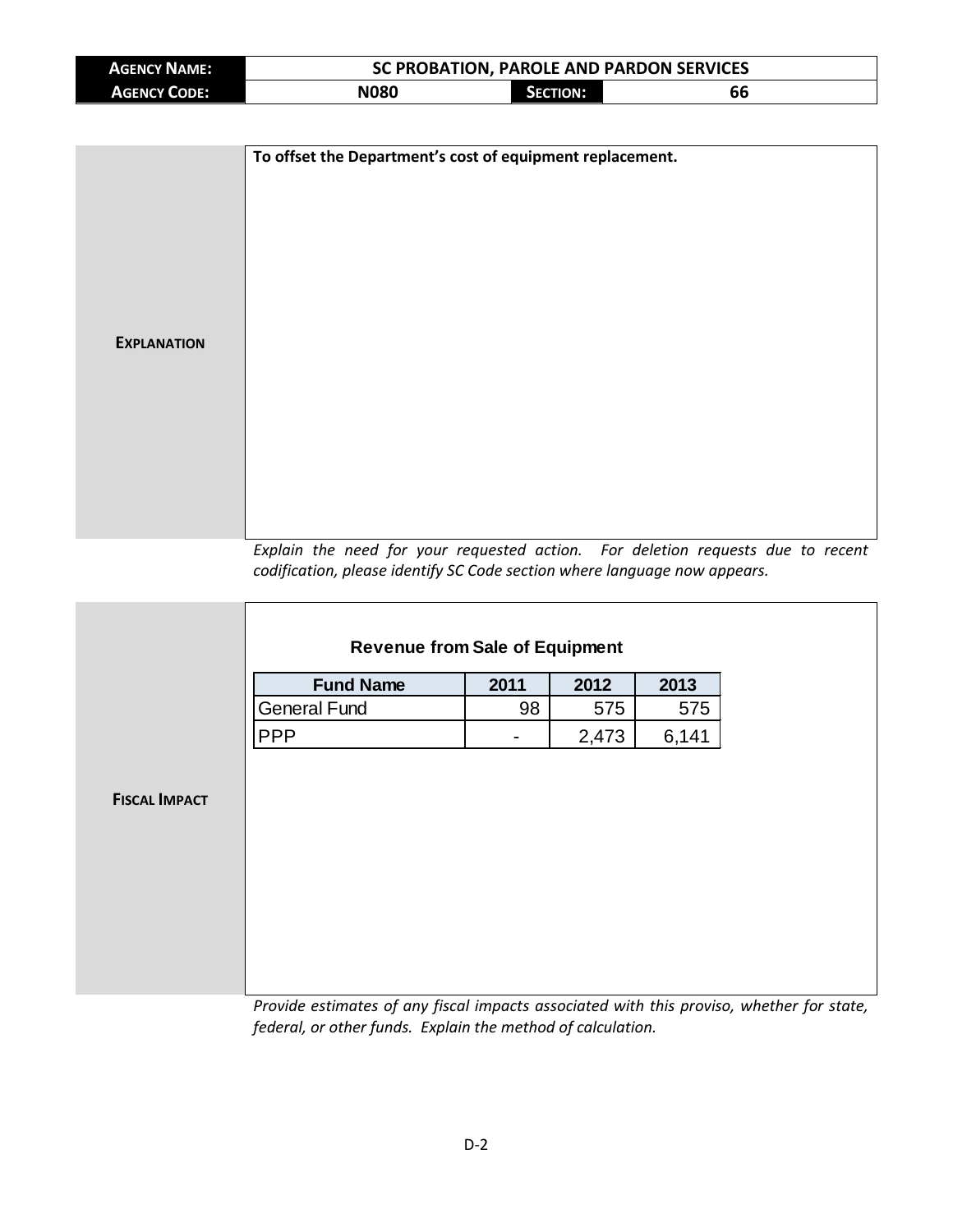| <b>AGENCY NAME:</b> | SC PROBATION, PAROLE AND PARDON SERVICES |                 |    |  |
|---------------------|------------------------------------------|-----------------|----|--|
| <b>AGENCY CODE:</b> | <b>N080</b>                              | <b>SECTION:</b> | 66 |  |

| All revenue generated by the Department of Probation, Parole and Pardon Services    |
|-------------------------------------------------------------------------------------|
| from the sale of various equipment in excess of \$575, less the cost of disposition |
| incurred by the Budget and Control Board, Division of Operations, may be retained   |
| and carried forward into the current fiscal year and expended for the purpose of    |
| purchasing like items.                                                              |

**PROPOSED PROVISO TEXT**

> *Paste FY 2013-14 text above, then bold and underline insertions and strikethrough deletions. For new proviso requests, enter requested text above.*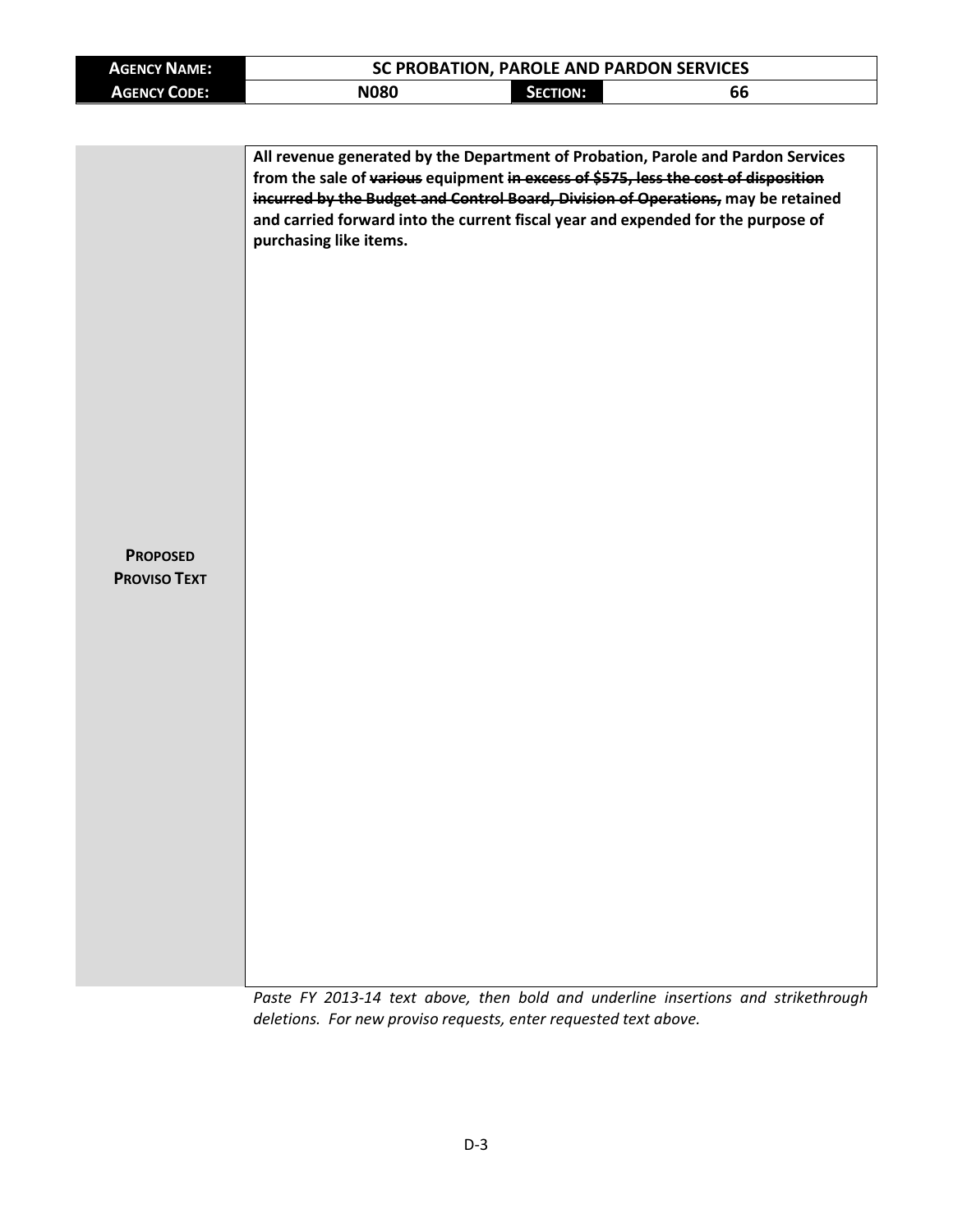| <b>AGENCY NAME:</b> | SC PROBATION, PAROLE AND PARDON SERVICES |                 |    |  |
|---------------------|------------------------------------------|-----------------|----|--|
| <b>AGENCY CODE:</b> | N080                                     | <b>SECTION:</b> | ьt |  |

### **FORM D – PROVISO REVISION REQUEST**

| <b>NUMBER</b>                            | 66.2                                                                                                                                                                                                                                                                                                                                                                                                                                                   |
|------------------------------------------|--------------------------------------------------------------------------------------------------------------------------------------------------------------------------------------------------------------------------------------------------------------------------------------------------------------------------------------------------------------------------------------------------------------------------------------------------------|
|                                          | Cite the proviso according to the State Budget Division's renumbered list for FY 2014-15<br>(or mark "NEW").                                                                                                                                                                                                                                                                                                                                           |
| <b>TITLE</b>                             | <b>Interstate Compact Application Fee</b>                                                                                                                                                                                                                                                                                                                                                                                                              |
|                                          | Provide the title from the FY 2013-14 Appropriations Act or suggest a short title for any<br>new request.                                                                                                                                                                                                                                                                                                                                              |
| <b>BUDGET PROGRAM</b>                    | <b>Offender Supervision</b>                                                                                                                                                                                                                                                                                                                                                                                                                            |
|                                          | Identify the associated budget program(s) by name and budget section.                                                                                                                                                                                                                                                                                                                                                                                  |
| <b>DECISION PACKAGE</b>                  | No                                                                                                                                                                                                                                                                                                                                                                                                                                                     |
|                                          | Is this request associated with a decision package you have submitted for FY 2014-15? If<br>so, cite it here.                                                                                                                                                                                                                                                                                                                                          |
| <b>REQUESTED ACTION</b>                  | Codify                                                                                                                                                                                                                                                                                                                                                                                                                                                 |
|                                          | Choose from: Add, Delete, Amend, or Codify.                                                                                                                                                                                                                                                                                                                                                                                                            |
| <b>OTHER AGENCIES</b><br><b>AFFECTED</b> |                                                                                                                                                                                                                                                                                                                                                                                                                                                        |
|                                          | Which other agencies would be affected by the recommended action? How?                                                                                                                                                                                                                                                                                                                                                                                 |
| <b>SUMMARY</b>                           | The Department may charge offenders an application fee set by the Department, not<br>to exceed \$100, to offenders applying for transfers out of or into the state under the<br>Interstate Compact Act. The application fee shall be retained by the Department to<br>offset the cost of the Interstate Compact Act. All unexpended funds at year-end may<br>be retained and carried forward by the Department to be expended for the same<br>purpose. |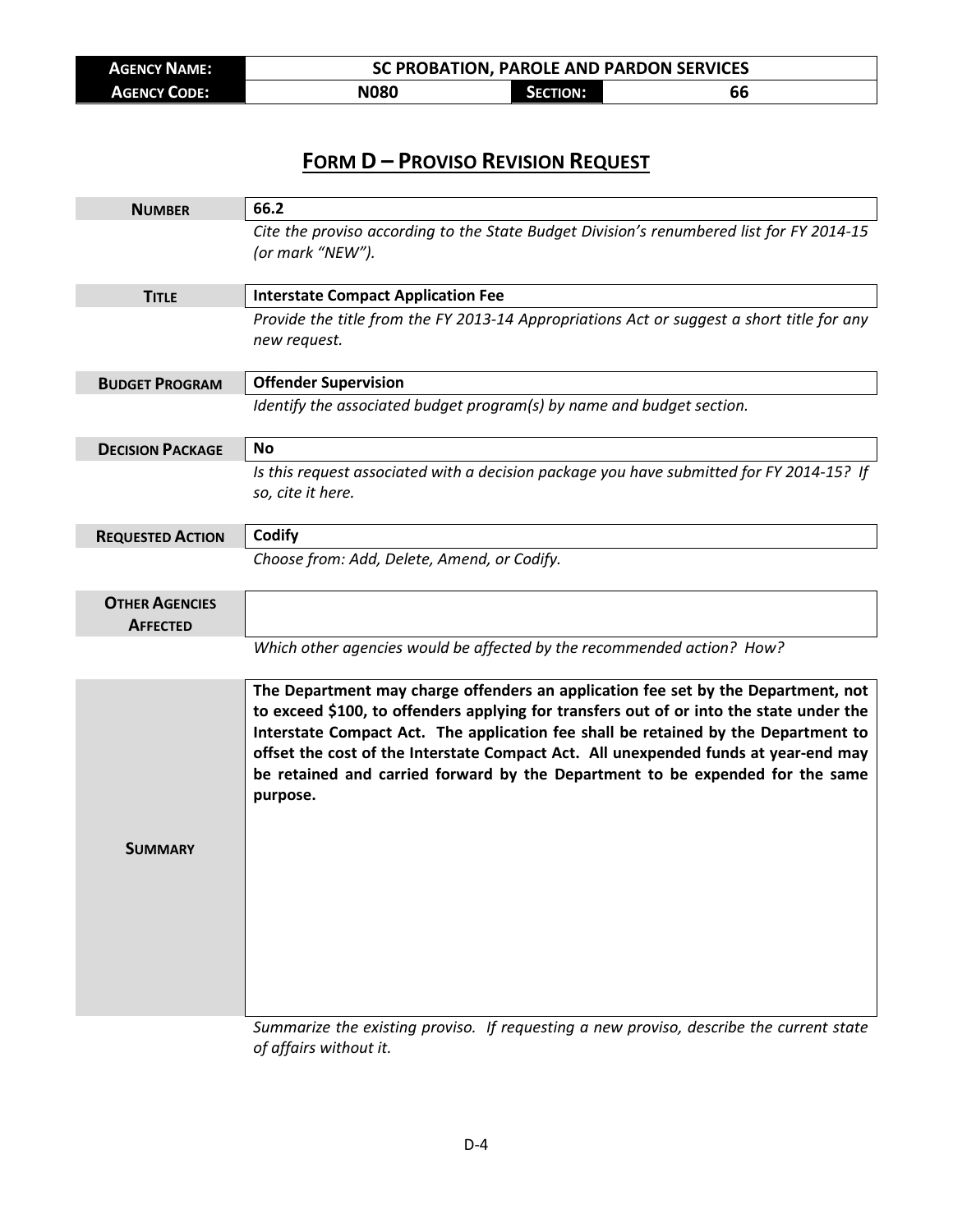| <b>AGENCY NAME:</b> | SC PROBATION, PAROLE AND PARDON SERVICES |                 |    |  |
|---------------------|------------------------------------------|-----------------|----|--|
| <b>AGENCY CODE:</b> | <b>N080</b>                              | <b>SECTION:</b> | 66 |  |

| <b>EXPLANATION</b> | To offset the Department's cost of the Interstate Compact Program.       |
|--------------------|--------------------------------------------------------------------------|
|                    | $\sim$<br>$\overline{\phantom{a}}$<br>$\sim$<br>$\overline{\phantom{a}}$ |

*Explain the need for your requested action. For deletion requests due to recent codification, please identify SC Code section where language now appears.*

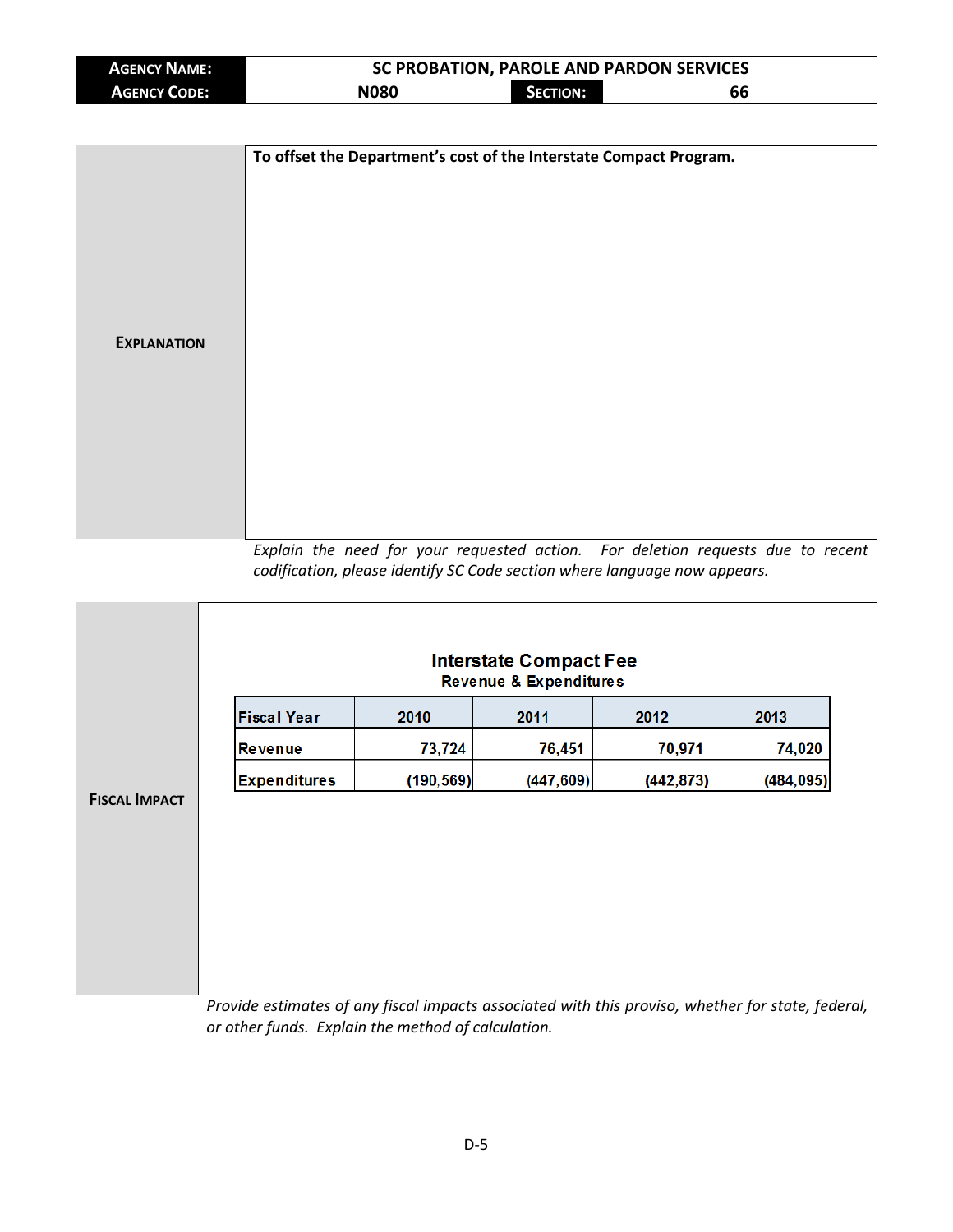| <b>AGENCY NAME:</b> | SC PROBATION, PAROLE AND PARDON SERVICES |                 |    |  |
|---------------------|------------------------------------------|-----------------|----|--|
| <b>AGENCY CODE:</b> | N080                                     | <b>SECTION:</b> | 66 |  |

| The Department may charge offenders an application fee set by the Department, not       |
|-----------------------------------------------------------------------------------------|
| to exceed \$100, to offenders applying for transfers out of or into the state under the |
| Interstate Compact Act. The application fee shall be retained by the Department to      |
| offset the cost of the Interstate Compact Act. All unexpended funds at year-end may     |
| be retained and carried forward by the Department to be expended for the same           |
| purpose.                                                                                |

**PROPOSED PROVISO TEXT**

> *Paste FY 2013-14 text above, then bold and underline insertions and strikethrough deletions. For new proviso requests, enter requested text above.*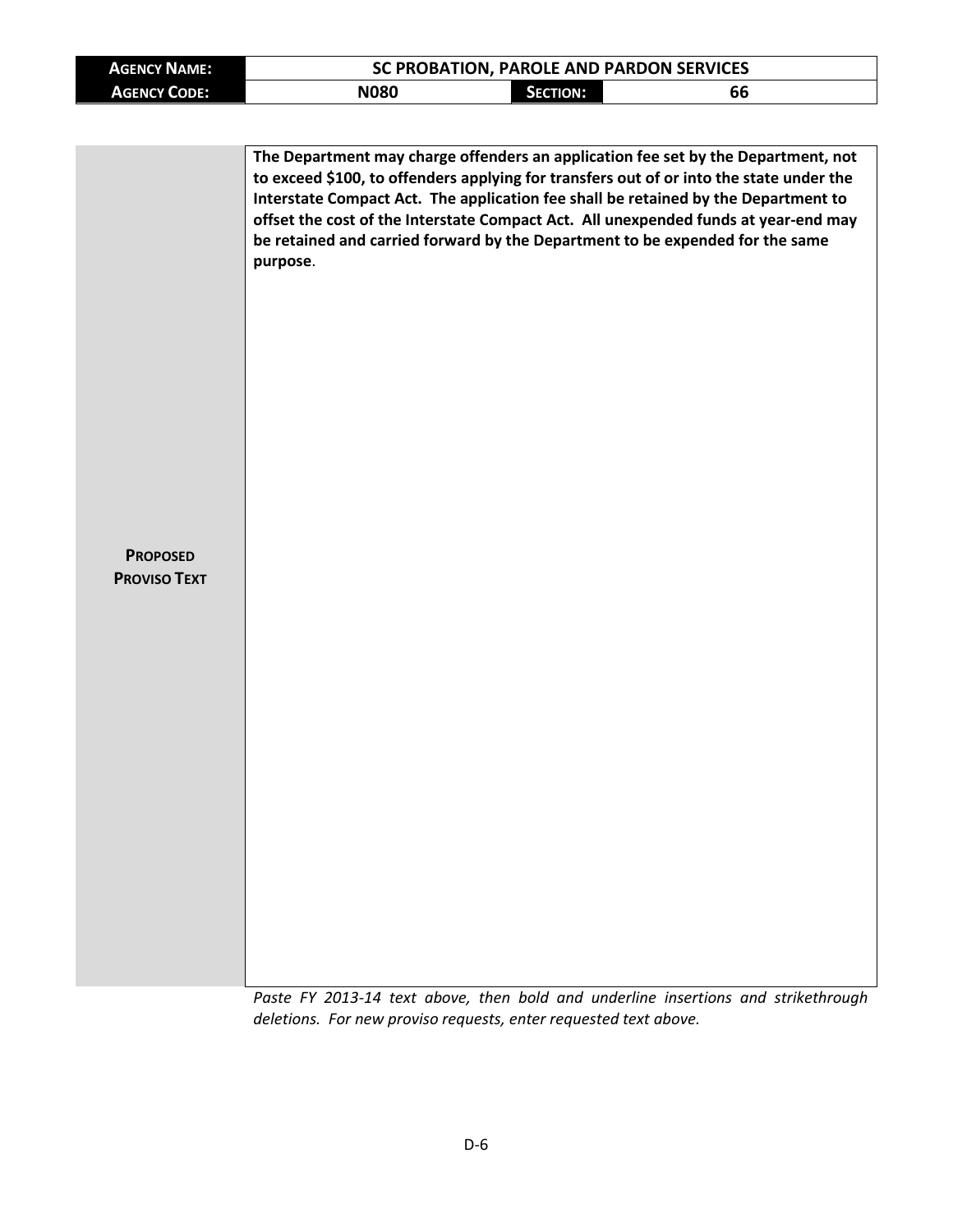| <b>AGENCY NAME:</b> | SC PROBATION, PAROLE AND PARDON SERVICES |                 |    |  |
|---------------------|------------------------------------------|-----------------|----|--|
| <b>AGENCY CODE:</b> | N080                                     | <b>SECTION:</b> | ьt |  |

### **FORM D – PROVISO REVISION REQUEST**

| <b>NUMBER</b>                            | 66.3                                                                                                                                                                                                                                                                                                                                                                                              |
|------------------------------------------|---------------------------------------------------------------------------------------------------------------------------------------------------------------------------------------------------------------------------------------------------------------------------------------------------------------------------------------------------------------------------------------------------|
|                                          | Cite the proviso according to the State Budget Division's renumbered list for FY 2014-15<br>(or mark "NEW").                                                                                                                                                                                                                                                                                      |
| <b>TITLE</b>                             | <b>GED Learn and Earn Program</b>                                                                                                                                                                                                                                                                                                                                                                 |
|                                          | Provide the title from the FY 2013-14 Appropriations Act or suggest a short title for any<br>new request.                                                                                                                                                                                                                                                                                         |
| <b>BUDGET PROGRAM</b>                    | <b>Offender Supervision</b>                                                                                                                                                                                                                                                                                                                                                                       |
|                                          | Identify the associated budget program(s) by name and budget section.                                                                                                                                                                                                                                                                                                                             |
| <b>DECISION PACKAGE</b>                  | <b>No</b>                                                                                                                                                                                                                                                                                                                                                                                         |
|                                          | Is this request associated with a decision package you have submitted for FY 2014-15? If<br>so, cite it here.                                                                                                                                                                                                                                                                                     |
| <b>REQUESTED ACTION</b>                  | Codify                                                                                                                                                                                                                                                                                                                                                                                            |
|                                          | Choose from: Add, Delete, Amend, or Codify.                                                                                                                                                                                                                                                                                                                                                       |
| <b>OTHER AGENCIES</b><br><b>AFFECTED</b> | None known                                                                                                                                                                                                                                                                                                                                                                                        |
|                                          | Which other agencies would be affected by the recommended action? How?                                                                                                                                                                                                                                                                                                                            |
| <b>SUMMARY</b>                           | From the funds appropriated in Part IA, the Department may enter into agreements<br>with statewide colleges, technical colleges, and school districts for the purpose of<br>providing GED and GED Prep education to offenders. Offenders of the Department<br>enrolled in the program must repay the Department the cost of the course and<br>materials within six months of obtaining their GED. |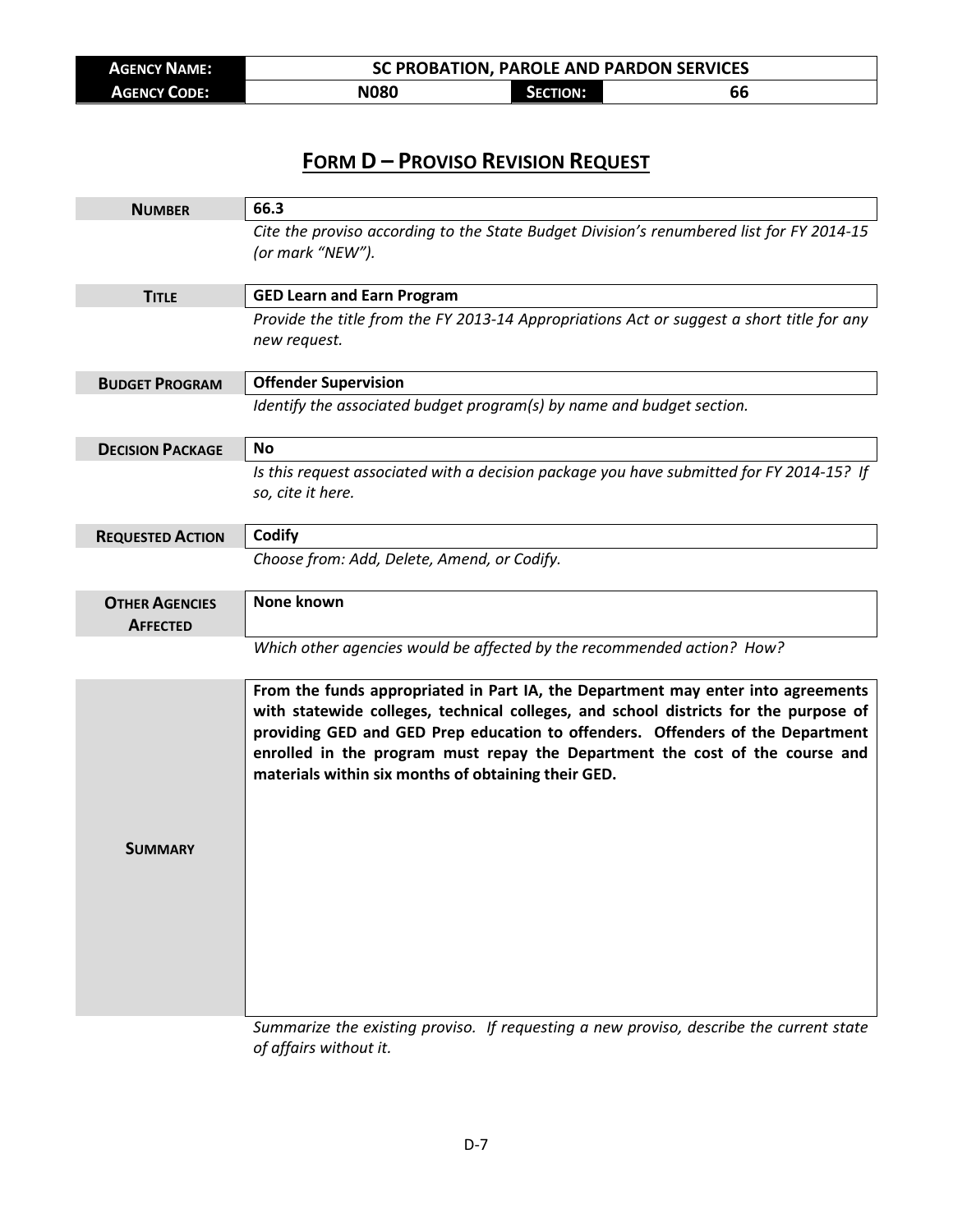| <b>AGENCY NAME:</b> | SC PROBATION, PAROLE AND PARDON SERVICES |                 |    |  |
|---------------------|------------------------------------------|-----------------|----|--|
| AGENCY CODE:        | <b>N080</b>                              | <b>SECTION:</b> | 66 |  |

| <b>EXPLANATION</b> | To allow the Department to be reimbursed by offenders participating in<br>the GED Learn and Earn Program.                                                    |
|--------------------|--------------------------------------------------------------------------------------------------------------------------------------------------------------|
|                    | Explain the need for your requested action. For deletion requests due to recent<br>codification, please identify SC Code section where language now appears. |

|                      | None |
|----------------------|------|
|                      |      |
|                      |      |
|                      |      |
|                      |      |
| <b>FISCAL IMPACT</b> |      |
|                      |      |
|                      |      |
|                      |      |
|                      |      |
|                      |      |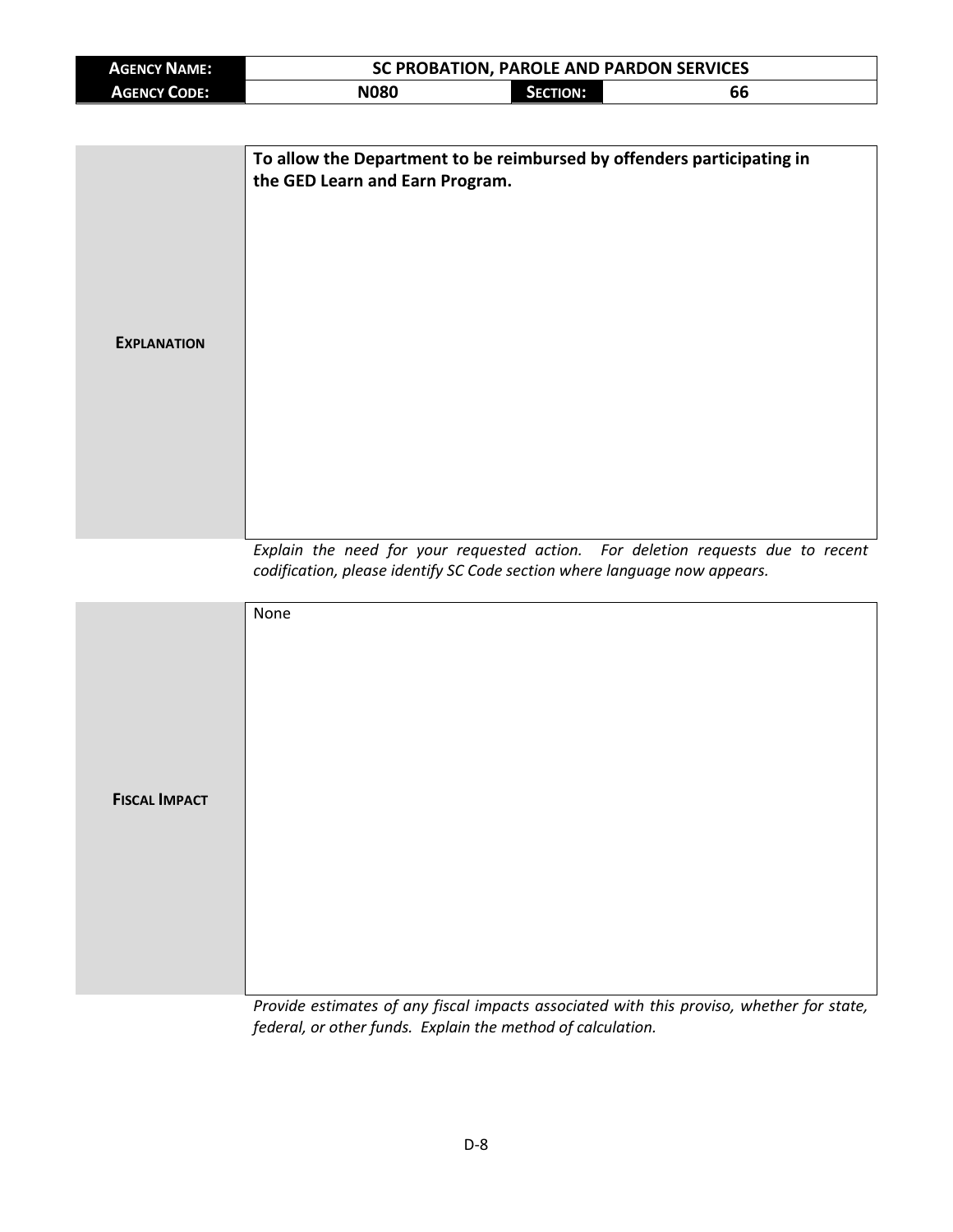| <b>AGENCY NAME:</b> | SC PROBATION, PAROLE AND PARDON SERVICES |                 |    |  |
|---------------------|------------------------------------------|-----------------|----|--|
| <b>AGENCY CODE:</b> | <b>N080</b>                              | <b>SECTION:</b> | 66 |  |

|                                        | From the funds appropriated in Part IA, the Department may enter into agreements<br>with statewide colleges, technical colleges, and school districts for the purpose of<br>providing GED and GED Prep education to offenders. Offenders of the Department<br>enrolled in the program must repay the Department the cost of the course and<br>materials within six months of obtaining their GED. |
|----------------------------------------|---------------------------------------------------------------------------------------------------------------------------------------------------------------------------------------------------------------------------------------------------------------------------------------------------------------------------------------------------------------------------------------------------|
|                                        |                                                                                                                                                                                                                                                                                                                                                                                                   |
| <b>PROPOSED</b><br><b>PROVISO TEXT</b> |                                                                                                                                                                                                                                                                                                                                                                                                   |
|                                        |                                                                                                                                                                                                                                                                                                                                                                                                   |
|                                        |                                                                                                                                                                                                                                                                                                                                                                                                   |
|                                        |                                                                                                                                                                                                                                                                                                                                                                                                   |
|                                        | Paste FY 2013-14 text above, then bold and underline insertions and strikethrough                                                                                                                                                                                                                                                                                                                 |

*Paste FY 2013-14 text above, then bold and underline insertions and strikethrough deletions. For new proviso requests, enter requested text above.*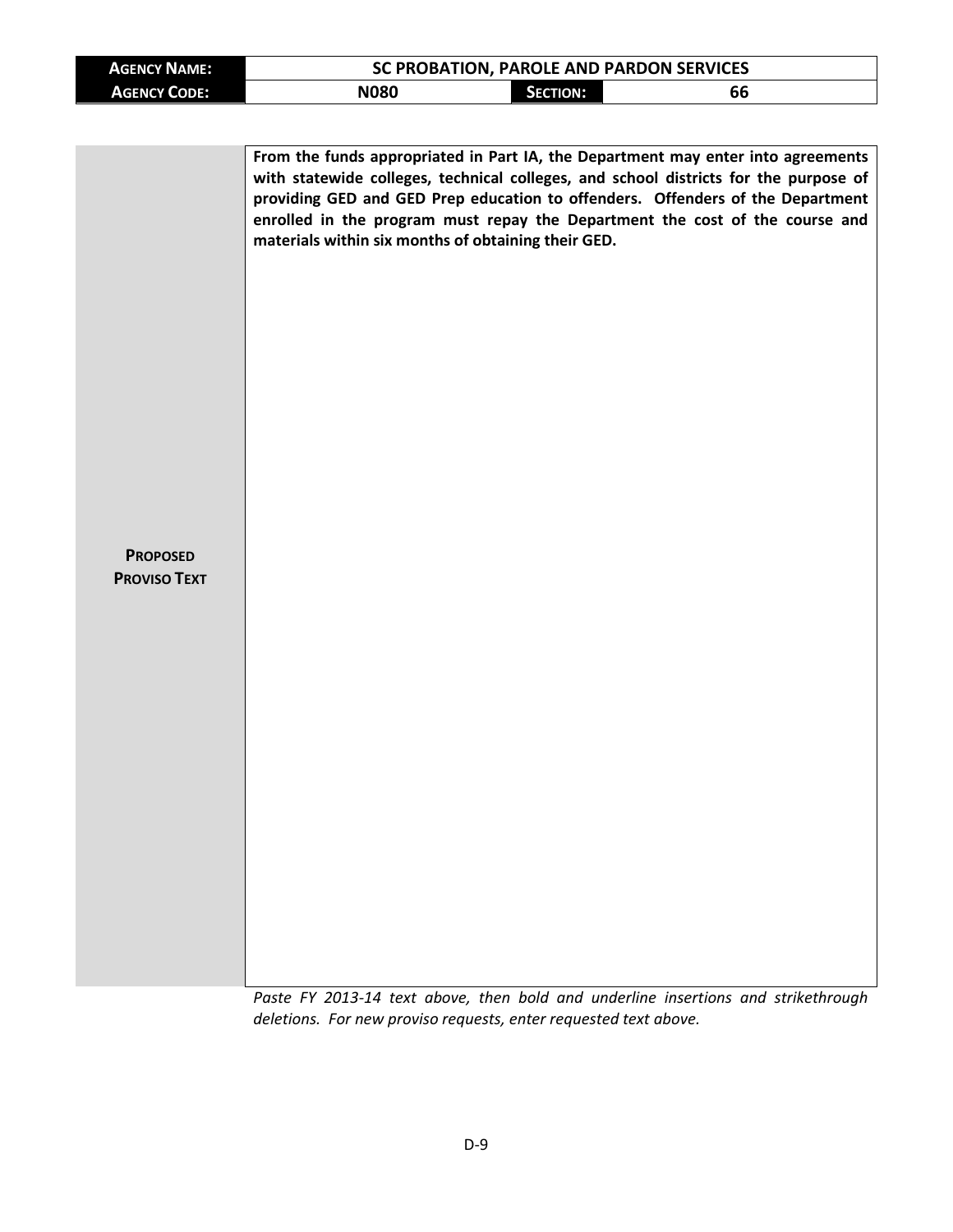| <b>AGENCY NAME:</b> | SC PROBATION, PAROLE AND PARDON SERVICES |                 |    |  |
|---------------------|------------------------------------------|-----------------|----|--|
| <b>AGENCY CODE:</b> | N080                                     | <b>SECTION:</b> | 66 |  |

# **FORM D – PROVISO REVISION REQUEST**

| <b>NUMBER</b>                            | 66.4                                                                                                                                                                                                                                                                                                                                                                                                                                                                                                                             |
|------------------------------------------|----------------------------------------------------------------------------------------------------------------------------------------------------------------------------------------------------------------------------------------------------------------------------------------------------------------------------------------------------------------------------------------------------------------------------------------------------------------------------------------------------------------------------------|
|                                          | Cite the proviso according to the State Budget Division's renumbered list for FY 2014-15<br>(or mark "NEW").                                                                                                                                                                                                                                                                                                                                                                                                                     |
| <b>TITLE</b>                             | Sex Offender Monitoring Carry Forward                                                                                                                                                                                                                                                                                                                                                                                                                                                                                            |
|                                          | Provide the title from the FY 2013-14 Appropriations Act or suggest a short title for any<br>new request.                                                                                                                                                                                                                                                                                                                                                                                                                        |
| <b>BUDGET PROGRAM</b>                    | <b>Sex Offender Monitoring Program</b>                                                                                                                                                                                                                                                                                                                                                                                                                                                                                           |
|                                          | Identify the associated budget program(s) by name and budget section.                                                                                                                                                                                                                                                                                                                                                                                                                                                            |
| <b>DECISION PACKAGE</b>                  | <b>No</b>                                                                                                                                                                                                                                                                                                                                                                                                                                                                                                                        |
|                                          | Is this request associated with a decision package you have submitted for FY 2014-15? If<br>so, cite it here.                                                                                                                                                                                                                                                                                                                                                                                                                    |
| <b>REQUESTED ACTION</b>                  | Codify                                                                                                                                                                                                                                                                                                                                                                                                                                                                                                                           |
|                                          | Choose from: Add, Delete, Amend, or Codify.                                                                                                                                                                                                                                                                                                                                                                                                                                                                                      |
| <b>OTHER AGENCIES</b><br><b>AFFECTED</b> | None known                                                                                                                                                                                                                                                                                                                                                                                                                                                                                                                       |
|                                          | Which other agencies would be affected by the recommended action? How?                                                                                                                                                                                                                                                                                                                                                                                                                                                           |
| <b>SUMMARY</b>                           | The Department of Probation, Parole and Pardon Services is authorized to carry<br>forward any unexpended funds in the Sex Offender Monitoring program. These funds<br>must be used for the Sex Offender Monitoring Program.<br>For the purpose of<br>calculating the amount of funds which may be carried forward by the Department,<br>Sex Offender Monitoring Program funds carried forward by this provision shall be<br>excluded from the calculation of the carry forward authorized by provision elsewhere<br>in this Act. |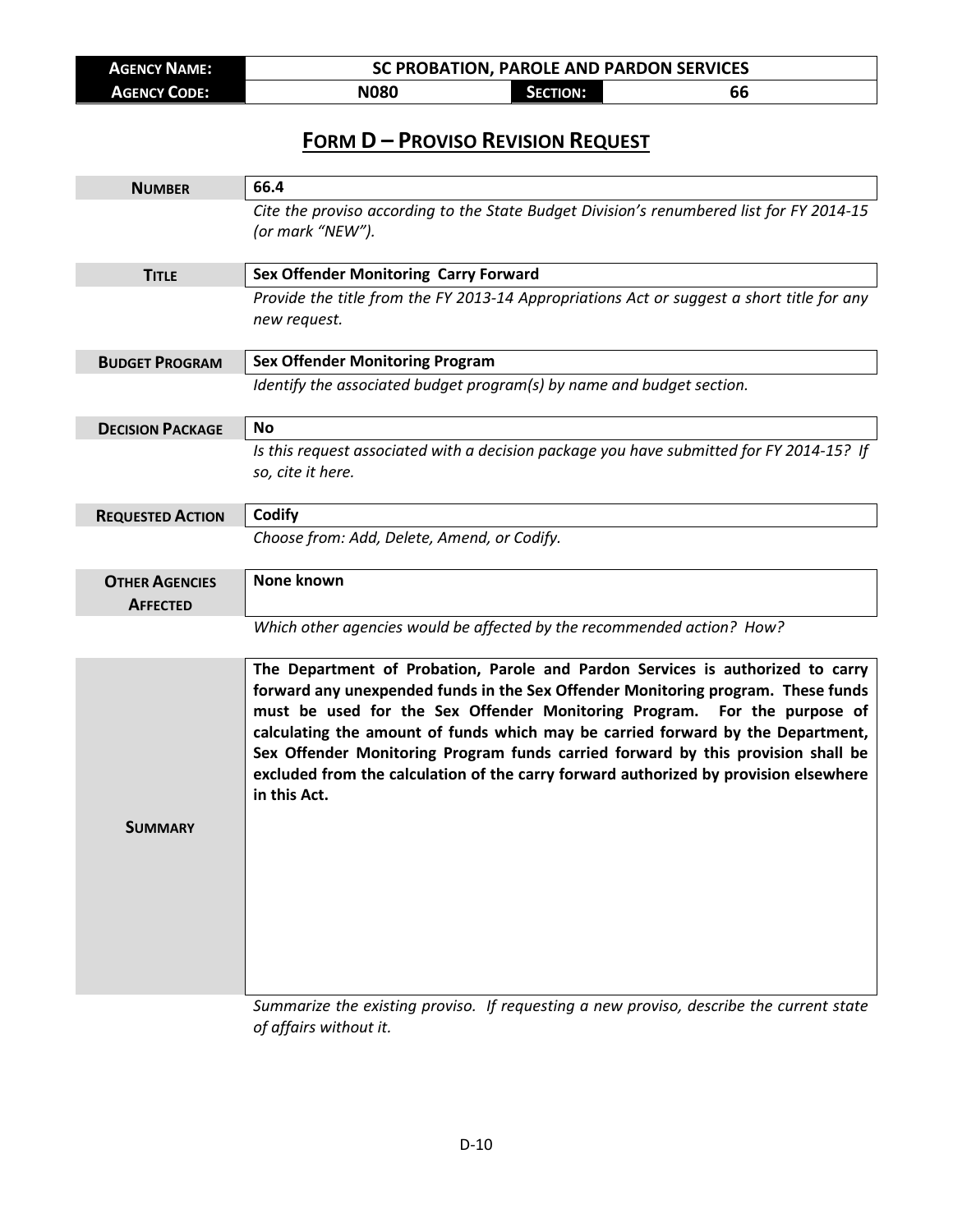| <b>AGENCY NAME:</b> | SC PROBATION, PAROLE AND PARDON SERVICES |            |    |  |
|---------------------|------------------------------------------|------------|----|--|
| AGENCY CODE:        | <b>N080</b>                              | Section: . | 66 |  |

|                    | To offset the Department's cost of the Sex Offender Monitoring Program. |
|--------------------|-------------------------------------------------------------------------|
| <b>EXPLANATION</b> |                                                                         |
|                    |                                                                         |

*Explain the need for your requested action. For deletion requests due to recent codification, please identify SC Code section where language now appears.*

|                      | <b>Sex Offender Monitoring</b> |             |             |             |             |
|----------------------|--------------------------------|-------------|-------------|-------------|-------------|
|                      | <b>Fiscal Year</b>             | 2010        | 2011        | 2012        | 2013        |
|                      | <b>Other Fund Revenue</b>      | 28,110      | 21,035      | 10,835      | 8,395       |
|                      | State Funds (w/CF)             | 2,593,826   | 1,896,670   | 4,352,940   | 3,900,698   |
|                      | <b>Total Revenue</b>           | 2,621,937   | 1,917,705   | 4,363,775   | 3,909,093   |
|                      | <b>Expenditures</b>            | (2,645,208) | (1,896,670) | (3,685,131) | (3,900,698) |
| <b>FISCAL IMPACT</b> |                                |             |             |             |             |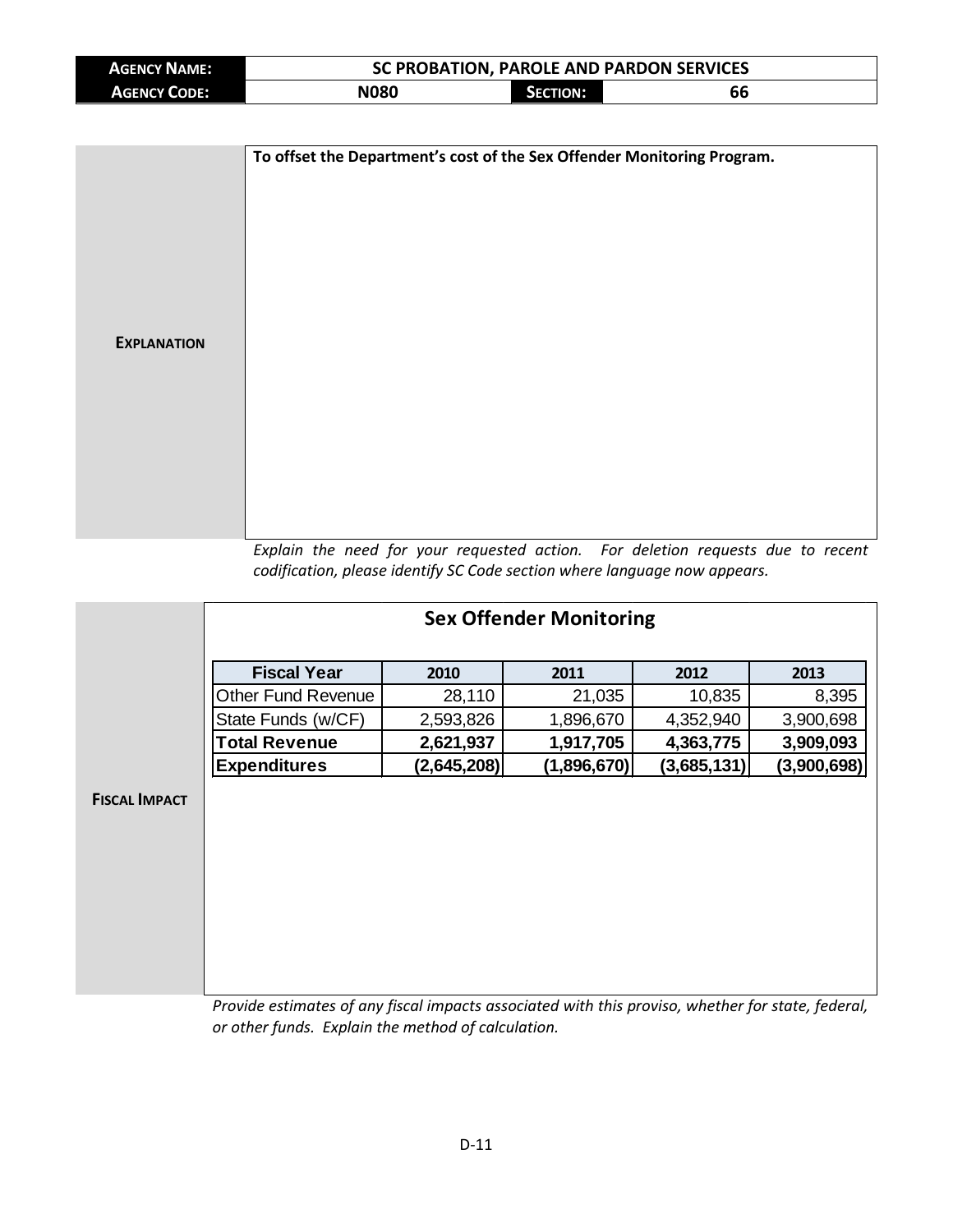| <b>AGENCY NAME:</b> | SC PROBATION, PAROLE AND PARDON SERVICES |                 |    |  |
|---------------------|------------------------------------------|-----------------|----|--|
| <b>AGENCY CODE:</b> | <b>N080</b>                              | <b>SECTION:</b> | 66 |  |

| The Department of Probation, Parole and Pardon Services is authorized to carry       |
|--------------------------------------------------------------------------------------|
| forward any unexpended funds in the Sex Offender Monitoring program. These funds     |
| must be used for the sex offender monitoring program. For the purpose of calculating |
| the amount of funds which may be carried forward by the Department, Sex Offender     |
| Monitoring program funds carried forward by this provision shall be excluded from    |
| the calculation of the carry forward authorized by provision elsewhere in this Act.  |

**PROPOSED PROVISO TEXT**

> *Paste FY 2013-14 text above, then bold and underline insertions and strikethrough deletions. For new proviso requests, enter requested text above.*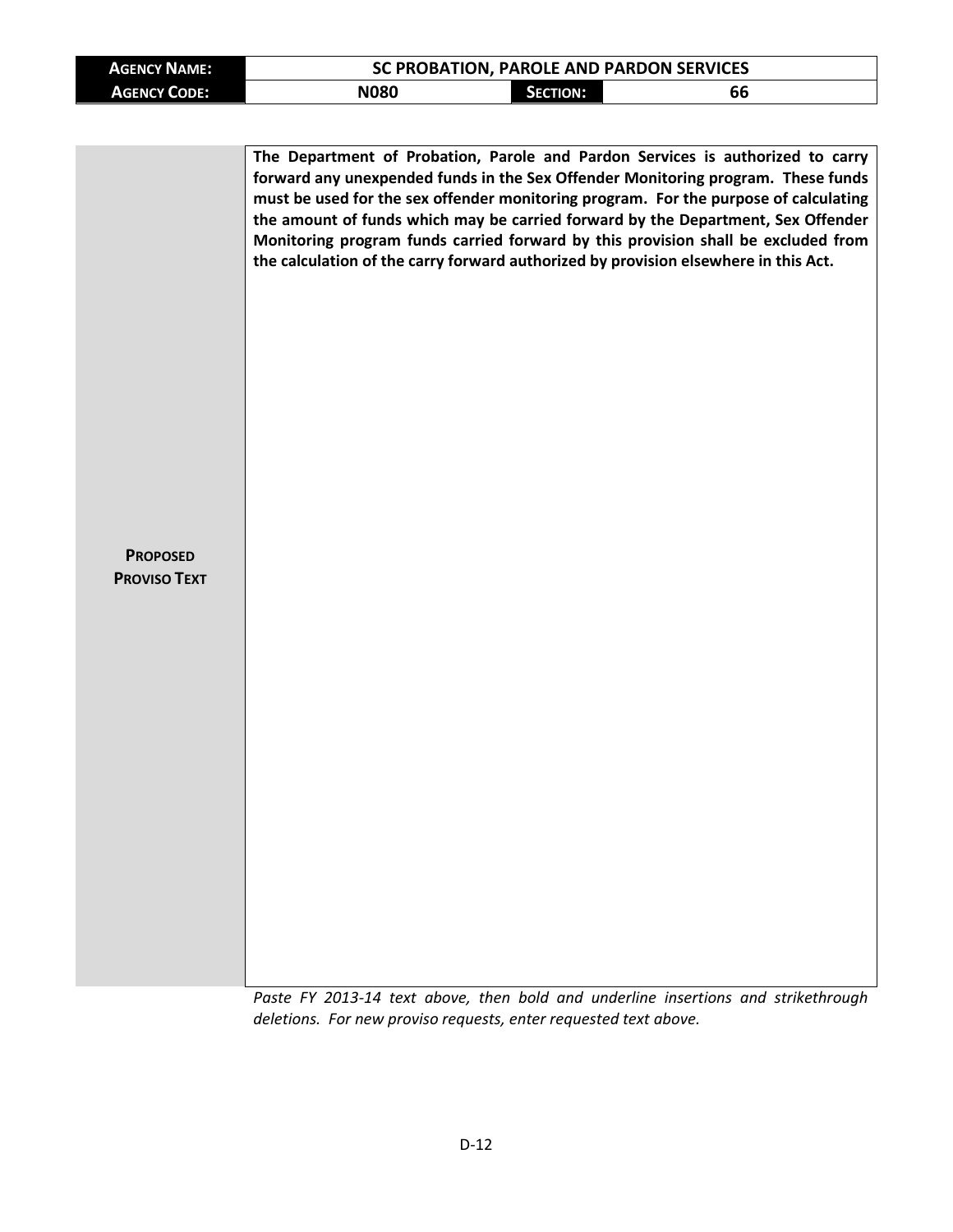| <b>AGENCY NAME:</b> | SC PROBATION, PAROLE AND PARDON SERVICES |                 |    |  |
|---------------------|------------------------------------------|-----------------|----|--|
| <b>AGENCY CODE:</b> | <b>N080</b>                              | <b>SECTION:</b> | 66 |  |

# **FORM D – PROVISO REVISION REQUEST**

| <b>NUMBER</b>                            | 66.5                                                                                                                                                                                                                                                                                                                                                                                                                      |
|------------------------------------------|---------------------------------------------------------------------------------------------------------------------------------------------------------------------------------------------------------------------------------------------------------------------------------------------------------------------------------------------------------------------------------------------------------------------------|
|                                          | Cite the proviso according to the State Budget Division's renumbered list for FY 2014-15<br>(or mark "NEW").                                                                                                                                                                                                                                                                                                              |
| <b>TITLE</b>                             | <b>Offender Drug Testing Fee</b>                                                                                                                                                                                                                                                                                                                                                                                          |
|                                          | Provide the title from the FY 2013-14 Appropriations Act or suggest a short title for any<br>new request.                                                                                                                                                                                                                                                                                                                 |
| <b>BUDGET PROGRAM</b>                    | <b>Offender Supervision</b>                                                                                                                                                                                                                                                                                                                                                                                               |
|                                          | Identify the associated budget program(s) by name and budget section.                                                                                                                                                                                                                                                                                                                                                     |
| <b>DECISION PACKAGE</b>                  | <b>No</b>                                                                                                                                                                                                                                                                                                                                                                                                                 |
|                                          | Is this request associated with a decision package you have submitted for FY 2014-15? If<br>so, cite it here.                                                                                                                                                                                                                                                                                                             |
| <b>REQUESTED ACTION</b>                  | Codify                                                                                                                                                                                                                                                                                                                                                                                                                    |
|                                          | Choose from: Add, Delete, Amend, or Codify.                                                                                                                                                                                                                                                                                                                                                                               |
| <b>OTHER AGENCIES</b><br><b>AFFECTED</b> | None known                                                                                                                                                                                                                                                                                                                                                                                                                |
|                                          | Which other agencies would be affected by the recommended action? How?                                                                                                                                                                                                                                                                                                                                                    |
| <b>SUMMARY</b>                           | The Department may charge offenders a fee set by the Department, not to exceed<br>\$50, for the purpose of drug testing. If it is determined that the offender is indigent,<br>this fee must be waived. The fee shall be retained by the Department to offset the<br>cost of drug testing. All unexpended funds at year-end may be retained and carried<br>forward by the Department to be expended for the same purpose. |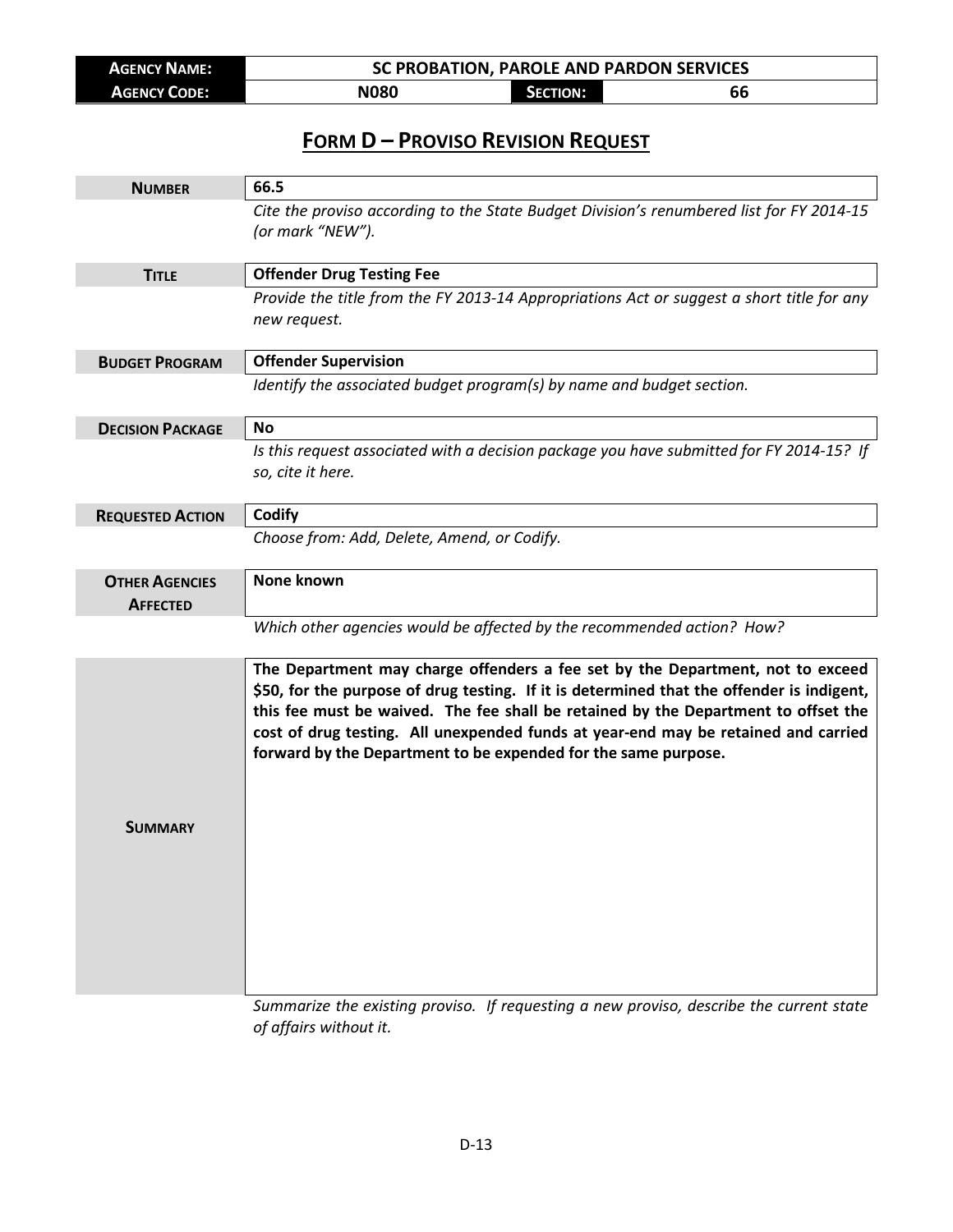| <b>AGENCY NAME:</b> | SC PROBATION, PAROLE AND PARDON SERVICES |                 |    |  |
|---------------------|------------------------------------------|-----------------|----|--|
| <b>AGENCY CODE:</b> | <b>N080</b>                              | <b>SECTION:</b> | 66 |  |

|                    | To offset cost of drug testing.                                                                                                                                                                             |
|--------------------|-------------------------------------------------------------------------------------------------------------------------------------------------------------------------------------------------------------|
|                    |                                                                                                                                                                                                             |
|                    |                                                                                                                                                                                                             |
|                    |                                                                                                                                                                                                             |
|                    |                                                                                                                                                                                                             |
| <b>EXPLANATION</b> |                                                                                                                                                                                                             |
|                    |                                                                                                                                                                                                             |
|                    |                                                                                                                                                                                                             |
|                    |                                                                                                                                                                                                             |
|                    | $-1$ and $-1$ and $-1$<br>$\sim$<br>$\mathbf{r} = \mathbf{r}$ , $\mathbf{r} = \mathbf{r}$ , $\mathbf{r} = \mathbf{r}$ , $\mathbf{r} = \mathbf{r}$ , $\mathbf{r} = \mathbf{r}$<br>$\sim$<br>$\sim$<br>$\sim$ |

*Explain the need for your requested action. For deletion requests due to recent codification, please identify SC Code section where language now appears.*

|                      | <b>Offender Drug Testing Fee</b> |           |           |           |           |
|----------------------|----------------------------------|-----------|-----------|-----------|-----------|
|                      | <b>Fiscal Year</b>               | 2010      | 2011      | 2012      | 2013      |
|                      | <b>Revenue</b>                   |           |           | 170,841   | 239,668   |
|                      | <b>Expenditures</b>              | (34, 993) | (72, 741) | (69, 373) | (63, 601) |
| <b>FISCAL IMPACT</b> |                                  |           |           |           |           |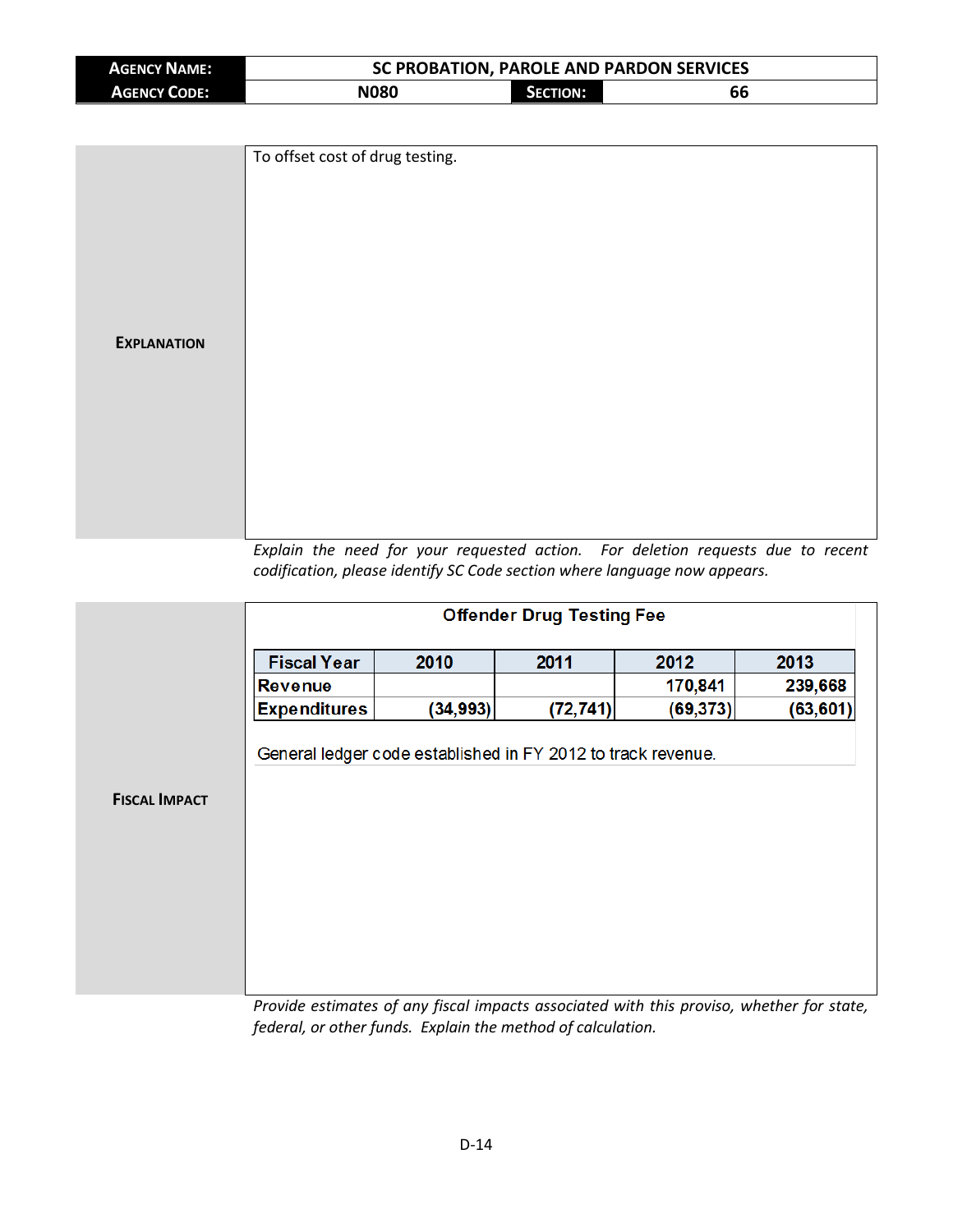| <b>AGENCY NAME:</b> | SC PROBATION, PAROLE AND PARDON SERVICES |          |    |  |
|---------------------|------------------------------------------|----------|----|--|
| <b>AGENCY CODE:</b> | N080                                     | Section: | 66 |  |

| The Department may charge offenders a fee set by the Department, not to exceed            |
|-------------------------------------------------------------------------------------------|
| \$50, for the purpose of drug testing. If it is determined that the offender is indigent, |
| this fee must be waived. The fee shall be retained by the Department to offset the        |
| cost of drug testing. All unexpended funds at year-end may be retained and carried        |
| forward by the Department to be expended for the same purpose.                            |

**PROPOSED PROVISO TEXT**

> *Paste FY 2013-14 text above, then bold and underline insertions and strikethrough deletions. For new proviso requests, enter requested text above.*

### **FORM D – PROVISO REVISION REQUEST**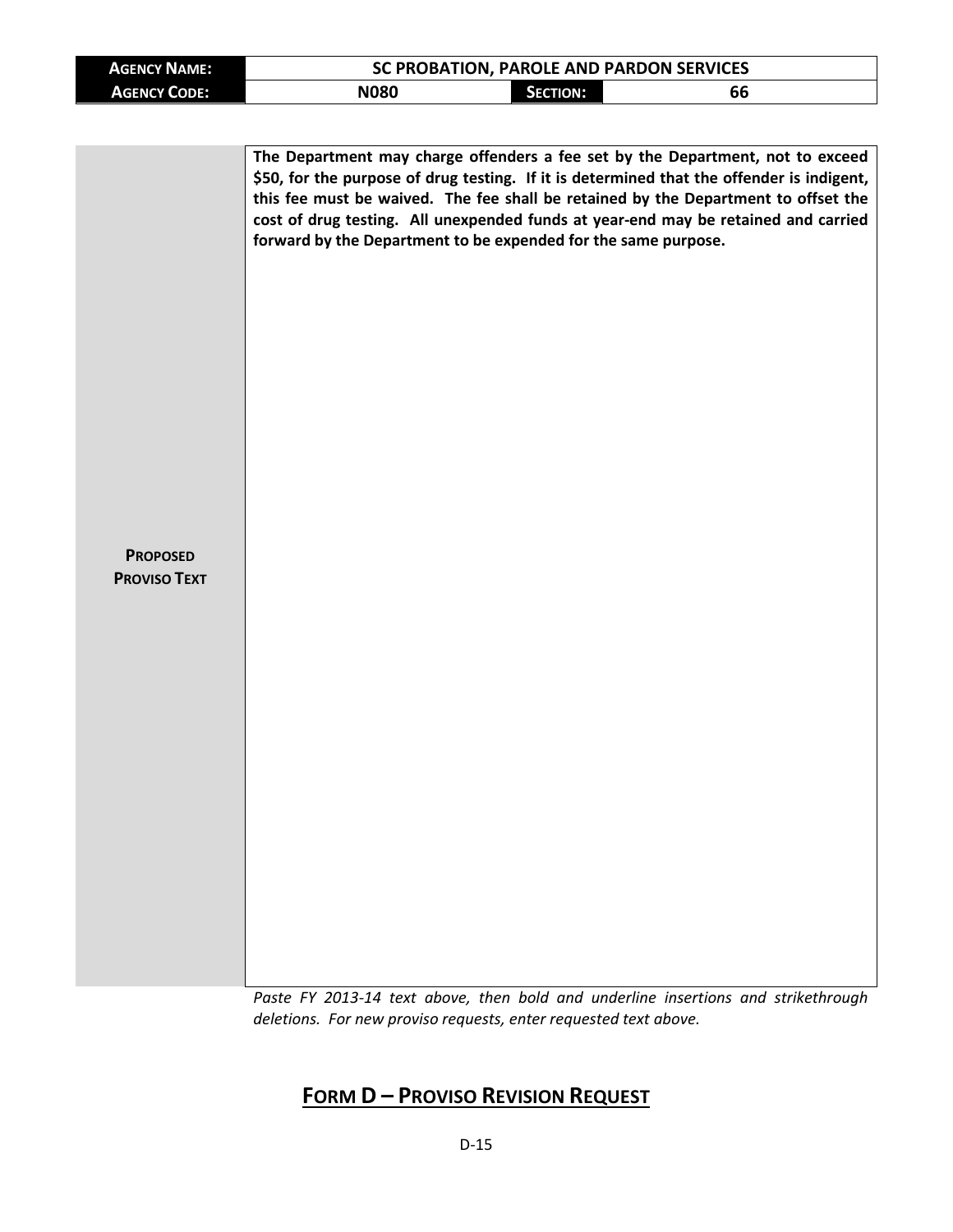| <b>AGENCY NAME:</b>                      | SC PROBATION, PAROLE AND PARDON SERVICES                                                                                                                                                                                                                                                                                                                                                                                                                                                                                                                                       |  |  |
|------------------------------------------|--------------------------------------------------------------------------------------------------------------------------------------------------------------------------------------------------------------------------------------------------------------------------------------------------------------------------------------------------------------------------------------------------------------------------------------------------------------------------------------------------------------------------------------------------------------------------------|--|--|
| <b>AGENCY CODE:</b>                      | <b>N080</b><br><b>SECTION:</b><br>66                                                                                                                                                                                                                                                                                                                                                                                                                                                                                                                                           |  |  |
|                                          |                                                                                                                                                                                                                                                                                                                                                                                                                                                                                                                                                                                |  |  |
| <b>NUMBER</b>                            | 66.6                                                                                                                                                                                                                                                                                                                                                                                                                                                                                                                                                                           |  |  |
|                                          | Cite the proviso according to the State Budget Division's renumbered list for FY 2014-15<br>(or mark "NEW").                                                                                                                                                                                                                                                                                                                                                                                                                                                                   |  |  |
| <b>TITLE</b>                             | <b>Public Service Employment Set-Up Fee</b>                                                                                                                                                                                                                                                                                                                                                                                                                                                                                                                                    |  |  |
|                                          | Provide the title from the FY 2013-14 Appropriations Act or suggest a short title for any<br>new request.                                                                                                                                                                                                                                                                                                                                                                                                                                                                      |  |  |
| <b>BUDGET PROGRAM</b>                    | <b>Offender Supervision</b>                                                                                                                                                                                                                                                                                                                                                                                                                                                                                                                                                    |  |  |
|                                          | Identify the associated budget program(s) by name and budget section.                                                                                                                                                                                                                                                                                                                                                                                                                                                                                                          |  |  |
| <b>DECISION PACKAGE</b>                  | <b>No</b>                                                                                                                                                                                                                                                                                                                                                                                                                                                                                                                                                                      |  |  |
|                                          | Is this request associated with a decision package you have submitted for FY 2014-15? If<br>so, cite it here.                                                                                                                                                                                                                                                                                                                                                                                                                                                                  |  |  |
| <b>REQUESTED ACTION</b>                  | <b>Codify</b>                                                                                                                                                                                                                                                                                                                                                                                                                                                                                                                                                                  |  |  |
|                                          | Choose from: Add, Delete, Amend, or Codify.                                                                                                                                                                                                                                                                                                                                                                                                                                                                                                                                    |  |  |
| <b>OTHER AGENCIES</b><br><b>AFFECTED</b> | None known                                                                                                                                                                                                                                                                                                                                                                                                                                                                                                                                                                     |  |  |
|                                          | Which other agencies would be affected by the recommended action? How?                                                                                                                                                                                                                                                                                                                                                                                                                                                                                                         |  |  |
| <b>SUMMARY</b>                           | The Department may charge an adult offender placed under the jurisdiction of the<br>Department, who is ordered to public service employment by the court, a twenty-five<br>dollar Public Service Employment set-up fee. The fee must be retained by the<br>Department and applied to the Department's supervision process. The Department<br>shall submit a report to the Chairman of the Senate Finance Committee and the<br>Chairman of the House Ways and Means Committee on the number of offenders who<br>were assessed the set-up fee and the amount of funds collected. |  |  |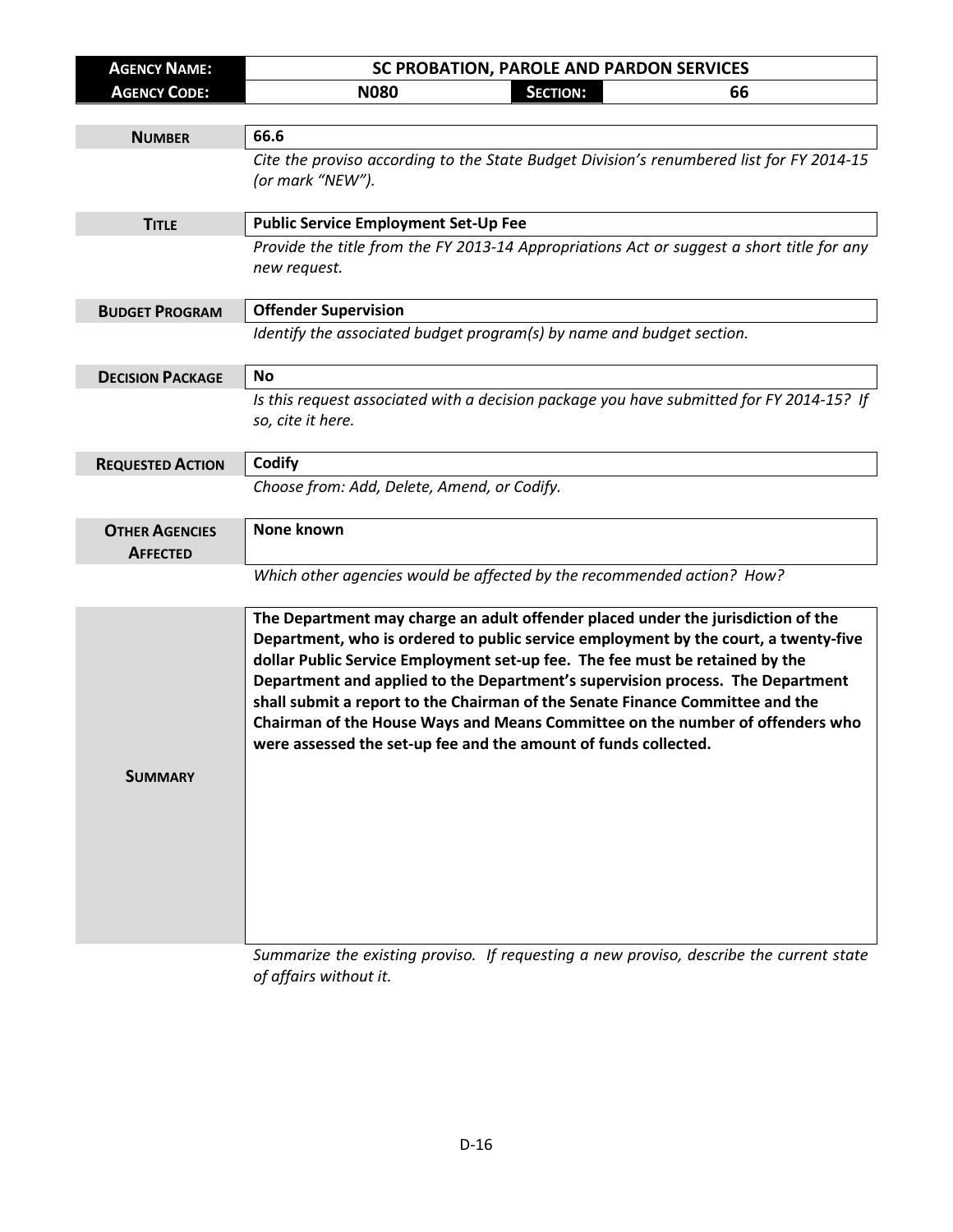| <b>AGENCY NAME:</b> | SC PROBATION, PAROLE AND PARDON SERVICES |                 |    |  |
|---------------------|------------------------------------------|-----------------|----|--|
| AGENCY CODE:        | <b>N080</b>                              | <b>SECTION:</b> | 66 |  |

| <b>EXPLANATION</b> | To assist the Department in offsetting the cost of supervision.                                                                                              |
|--------------------|--------------------------------------------------------------------------------------------------------------------------------------------------------------|
|                    | Explain the need for your requested action. For deletion requests due to recent<br>codification, please identify SC Code section where language now appears. |

| <b>FISCAL IMPACT</b> |  |  |
|----------------------|--|--|
|                      |  |  |